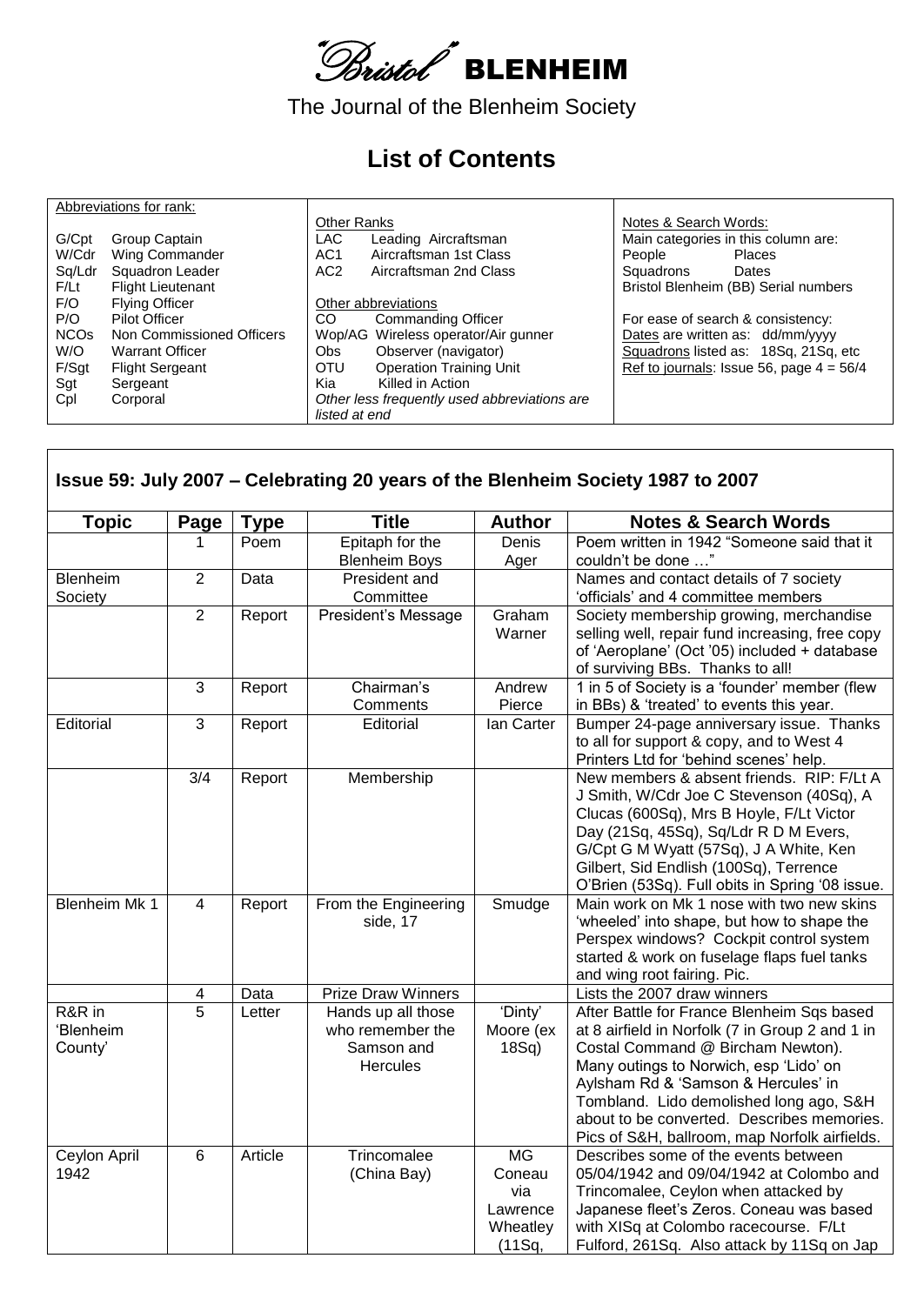|                                                                  |                |         |                                            | XISq)                                         | fleet on 09/04 with no escort, with 5 BBs &<br>crew lost. Sq/Ldr K Ault, F/Lt E Adcock, Sgt<br>JCA Ball, P/O GS Burgan (DFC), F/O AE<br>Donald, Sgt GK Eckersley, P/O Evans, Sgt<br>MC Gray, P/O R Knight, Sgt MacAuley, Sgt<br>McLennan, Sgt FJG Nell, Sgt NL Stevenson,<br>Sgt AR Travers, Sgt SD Whiles & 2 naval<br>observers. V6010. Carrier 'Akagi'. (See AIR<br>20/4698 @ PRO for secret report to<br>Churchill of failed search on 07/04/1942 by<br>11Sq).                                                                                                                                                                                                                                                                             |
|------------------------------------------------------------------|----------------|---------|--------------------------------------------|-----------------------------------------------|------------------------------------------------------------------------------------------------------------------------------------------------------------------------------------------------------------------------------------------------------------------------------------------------------------------------------------------------------------------------------------------------------------------------------------------------------------------------------------------------------------------------------------------------------------------------------------------------------------------------------------------------------------------------------------------------------------------------------------------------|
| Malta 1941                                                       | $\overline{7}$ | Article | The role of luck in air<br>warfare         | Sir Ivor<br><b>Broom</b><br>(written<br>1994) | 'Hijacked' for 4 mths on Malta by AVM Hugh<br>Pughe Lloyd in Sept '41 en route to Egypt,<br>Sgt Broom found himself in 105Sq, then<br>107Sq, on bombing missions. He describes<br>lucky incidents on11/10/1941 convoy attack,<br>his promotion to P/O, and fate.                                                                                                                                                                                                                                                                                                                                                                                                                                                                               |
| 82 Squadron                                                      | $\overline{7}$ | Wanted  | Help wanted                                | Stan<br>Pascoe<br>(548419)                    | Stan, in Australia, enquires about pilot<br>Sq/Ldr Dennis Gibbs in V6445 and V6147,<br>82Sq. Navigator was Ron Betty, died after<br>shipping op 20/08/1941. Pic with Stan after<br>Cologne raids 12/08/1941. Contact via<br>editor with info.                                                                                                                                                                                                                                                                                                                                                                                                                                                                                                  |
| Cologne raid                                                     | $8 - 11$       | Article | Blenheim Z7451,<br>Cologne August 1941     | Jim<br>Langston<br>(Jingles)                  | Originally written for Theo Boiten's Blenheim<br>Strike, Jim describes his arrival at Watton<br>with 21Sq, meeting Dave Roberts (Obs) &<br>Ken Attew (Wop/AG) & brand new Z7451.<br>Operating with 82Sq on 12/08/1941 raid on<br>Quadrath power station, Jim describes both<br>facts and emotion, mentioning Whirlwind<br>fighters, Spitfires, diversionary raids, Sq/Ldr<br>Bill Edrich (leader of his V of six), P/O J<br>Gorfield – 54 BB in total flying low (climb to<br>clear a house!). Vividly describes their crash<br>and 'relief" of capture & being taken to Dulag<br>Luft, Frankfurt. W/Cdr Douglas Bader, P/O<br>Eric Lock. Meeting Edgar Bircher in 1981 &<br>Bill Corfield & Douglas Attenborough at<br>reunion 28/05/1993.    |
| North African<br>Campaign                                        | 11             | Poem    | The Battle of the<br><b>Kasserine Pass</b> | Albert<br><b>Butterworth</b>                  | Letter with poem relating events on<br>20/02/1943 in Tunisia, North Africa with<br>18Sq. US 34 <sup>th</sup> Division.                                                                                                                                                                                                                                                                                                                                                                                                                                                                                                                                                                                                                         |
|                                                                  | 11             | Letter  | 614 Squadron<br>Operations: follow up      | Dermot<br>Stapleton                           | Follow-up to 58/5 on 614Sq. Received copy<br>from Betty Ager of Denis Ager's log book for<br>01/12/1942 'secret consignment' confirmed.<br>Blida to C Rosa to Souk Al Arba.                                                                                                                                                                                                                                                                                                                                                                                                                                                                                                                                                                    |
|                                                                  | 11             | Letter  | <b>Spitfire Flight Prize</b><br>Winner     | <b>Terry</b><br>Cann                          | Thanks to Anna McDowell (ARC), John<br>'Smudge' Smith, Dave 'Rats' Ratcliffe & Jim<br>Dale for day to remember.                                                                                                                                                                                                                                                                                                                                                                                                                                                                                                                                                                                                                                |
|                                                                  | 11             | Notice  | <b>Blenheim Kit Release</b>                | Mark<br>Peacock                               | Classic Airframe 1/48 scale Mk1 BB<br>released with VT-B (30Sq) markings                                                                                                                                                                                                                                                                                                                                                                                                                                                                                                                                                                                                                                                                       |
| <b>Sydney Lewis</b><br><b>Bennett</b><br>(RAFVR pilot<br>742975) | $12 - 14$      | Article | The search for an<br>uncle                 | Chris<br><b>Bennett</b>                       | An account of Chris Bennett's search for his<br>uncle (kia 31/12/1940, Albania) after reading<br>TH Wisdom's 'Wings over Olympus' &<br>finding letters about life in RAF ('39-'40).<br>Help from Graham Warner's The Bristol<br>Blenheim, Ian Carter, James Dunnet (also in<br>211Sq raid to Valona from Menidi/Tatoi),<br>IRCC, Don Clark. Raid led by Sq/Ldr<br>Gordon Finlayson. Sgt SL Bennett flew with<br>Sgt LR France (Wop/AG) & Sgt WH Tunstall<br>(Obs) and all buried at Mavrove village. Via<br>British embassy in Tirana contacted Graham<br>Sanson in Albania and went to find site of<br>crash and meet locals (esp Zoti Muhameti).<br>Pics: King's inspection of 13 OTE Bicester,<br>July '40; area of L1540 crash 31/12/1940. |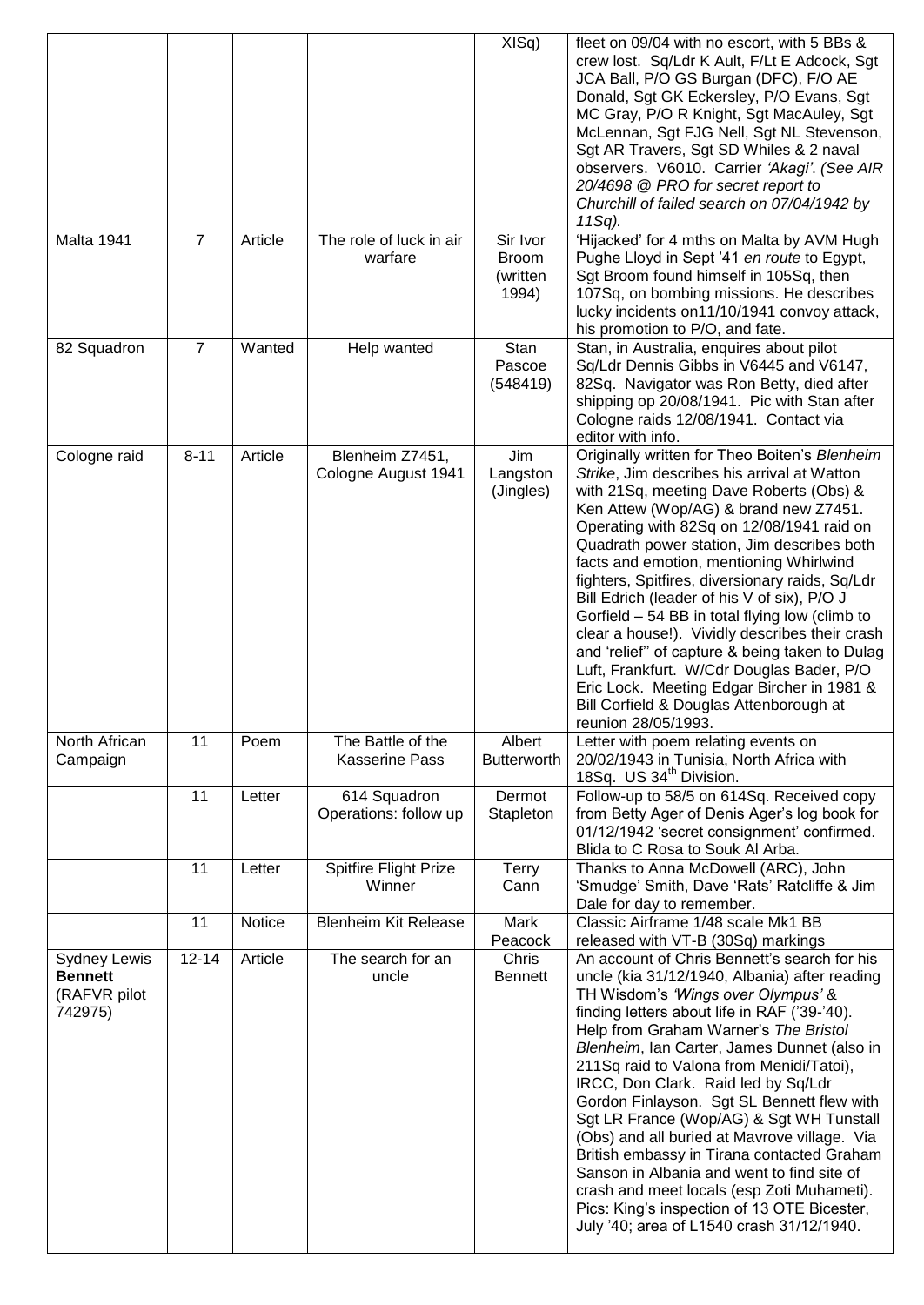|                                                      | 14                 | Pics    | <b>VIP visitors</b>               |                         | Pics by Denis Ager (18Sq), Grombalia, May<br>1940: Churchill & Eden; King George VI                                                                                                                                                                                                                                                                                                                                                                                                                                                                                                                                                                                                                                                                                                                                                                                                                                                                                                                                                                                                                                                                                                                                                                                                                                                                                                                                                                                                                                                                                                                                                                                                                                                                                                             |
|------------------------------------------------------|--------------------|---------|-----------------------------------|-------------------------|-------------------------------------------------------------------------------------------------------------------------------------------------------------------------------------------------------------------------------------------------------------------------------------------------------------------------------------------------------------------------------------------------------------------------------------------------------------------------------------------------------------------------------------------------------------------------------------------------------------------------------------------------------------------------------------------------------------------------------------------------------------------------------------------------------------------------------------------------------------------------------------------------------------------------------------------------------------------------------------------------------------------------------------------------------------------------------------------------------------------------------------------------------------------------------------------------------------------------------------------------------------------------------------------------------------------------------------------------------------------------------------------------------------------------------------------------------------------------------------------------------------------------------------------------------------------------------------------------------------------------------------------------------------------------------------------------------------------------------------------------------------------------------------------------|
| Flushing<br>harbour raid                             | $15 - 16$          | Article | Flushing                          | Sq/Ldr<br>Dickie Rook   | After sort preamble (502Sq, 17 OTU<br>Upwood, 114Sq Horsham St Faith's) crash<br>on 27/11/1940 at Old Catton described, with<br>pilot Sgt Peter Weigh injured. Transferred<br>briefly to 105Sq at Swanton Morley where<br>Sgt Paddy Murray (Wop/AG) and Sgt Dickie<br>Rook (Obs) teamed up with F/Lt Alan<br>Judson as pilot. Squadron W/Cdr Christian<br>kia and replaced by W/Cdr Hugh Edwards.<br>Crew now posted back to 114Sq and rest of<br>article describes the raid on Flushing<br>harbour on 14/05/1941 led by F/Lt Claver<br>Booth. Flying in T1887 in bad weather BB<br>was hit but made its way back to base to<br>crash land. Options, decisions & concerns<br>interestingly detailed. Out on raid again 2<br>days later in V6039                                                                                                                                                                                                                                                                                                                                                                                                                                                                                                                                                                                                                                                                                                                                                                                                                                                                                                                                                                                                                                                 |
| 114 Squadron                                         | 17                 | Pics    | 114 Squadron                      | Bill<br><b>Burberry</b> | Pic: 27 photos of 77 named crew of 114Sq<br>taken West Raynham, mid 1942                                                                                                                                                                                                                                                                                                                                                                                                                                                                                                                                                                                                                                                                                                                                                                                                                                                                                                                                                                                                                                                                                                                                                                                                                                                                                                                                                                                                                                                                                                                                                                                                                                                                                                                        |
| 114 Squadron                                         | 18-21<br>$21 - 23$ | Article | The Blenheims of<br>114 Squadron  | Graham<br>Warner        | 70 <sup>th</sup> anniversary of BBs entering service with<br>RAF with 114Sq, 2 Goup Bomber Command<br>in March 1937. No OTU & BBs very<br>different from Hawker Hinds, so lots of<br>accidents. BBs served in all Commands & in<br>three theatres of war until April 1943 with<br>235 serving with 114Sq, with 280 crew and<br>112 BBs lost. Article names many of these:<br>P/O Perry, K7036, Conde-Vreux, 139Sq,<br>Advanced Strike Force, 11/05/1939, 18Sq.<br>114Sq evacuated & reformed July 1940,<br>Oulton, Wattisham. Bomber & Costal<br>Commands, Operation Sea Lion, Battle of<br>Britain, 'Circus' ops (Jan '41), Thornaby,<br>Leuchars, Norway, April '41, W/Cdr Elmsie,<br>Sq/Ldr Robins, F/Lt Myers, Sgt Beardsley,<br>P/O Long, Sgt McWilliam, Sgt Dowsey, West<br>Raynham, 12/08/1941, Cologne, W/Cdr<br>Nicol (kia 19/08/1941), Sgt Wheatley, North<br>Wooton, Den Helder, Texel, 15/10/1941,<br>W/Cdr Fraser Jenkins (kia 27/03/1942),<br>Vaasgo, 27/12/1941, Herdla, Operation<br>Fuller, F/O P Brancker, F/Sgt C Grey, Zeist,<br>W/Cdr G Hull, Aalsmeer, '1,000 Bomber<br>Raid', Bremen, Schipol, Night Intruder Ops,<br>Vechta, Leeuwarden, 25/07/1942, Army Co-<br>operation, Exercise Dryshod, Harwarden,<br>Overseas Aircraft Delivery Unit, Portreath,<br>Gibralter, 13Sq, 614Sq, 326 Wing, Operation<br>Torch, North Africa, Blida, Setif, Conrobert,<br>W/Cdr Hugh Malcom (kia 04/12/1942),<br>W/Cdr Hughie Edwards (105Sq), S/Ldr<br>Arthur Scarfe (30Sq), B799, Sidi Ahmed,<br>P/O Mathias, BA690, F/Lt Fuller, BA804,<br>Bizerta, F/Lt Coates, BA791, Rebeval,<br>BA742, Canrobert, P/O Steele, 27/12/1942<br>BA817, P/O Berriman, Sgt K Smith (obs kia),<br>23/02/1943, BA999, 28/02/1943, G/Cpt<br>Laurie Sinclair. 114Sq got Douglas Boston<br>III April 1943. |
| <b>Sgt Geoffrey</b><br>Chapman<br>(904536)<br>Wop/AG |                    | Article | Memories of the<br>Greek Campaign | Simon<br>Lord           | In June 2007, G Chapman told Simon Lord<br>of his time in Greece with 30Sq. He, with<br>F/Lt Horgan (pilot) & Sgt Joe Strong (Obs)<br>flew in L8398 to Eleusis from Fuka on<br>06/01/194. He describes life at Paramythia<br>& actions over Albania (Boultsar) on<br>25/01/1941 in which Sgt Stammers (pilot)<br>and Sgt Akeroyd (Wop/AG) injured. K7105.                                                                                                                                                                                                                                                                                                                                                                                                                                                                                                                                                                                                                                                                                                                                                                                                                                                                                                                                                                                                                                                                                                                                                                                                                                                                                                                                                                                                                                       |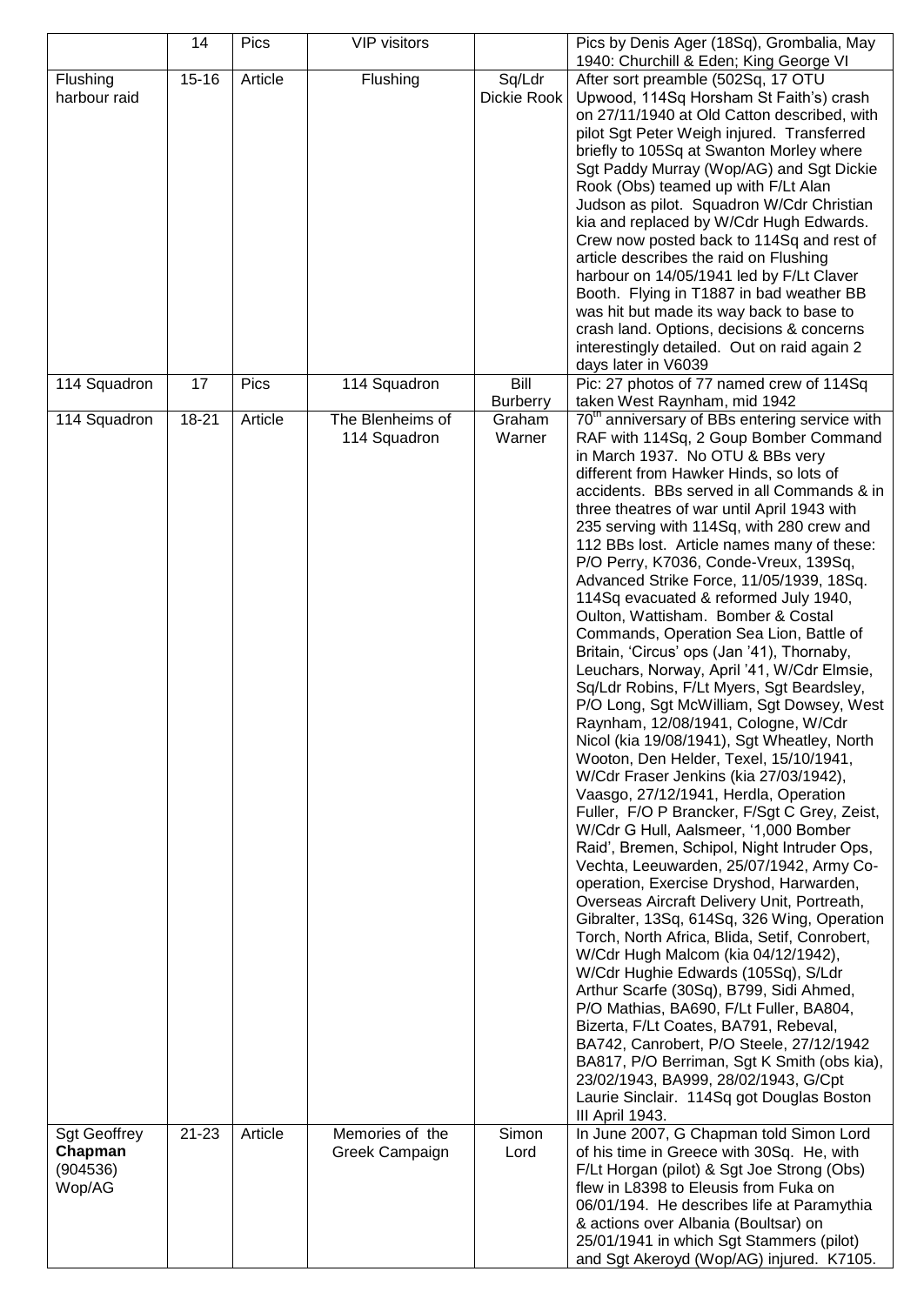|                  |    |      |                      |        | Daily raids on Tepelene and Buzi areas with<br>Sq/Ldr Milward (L1239) and F/O Smith |
|------------------|----|------|----------------------|--------|-------------------------------------------------------------------------------------|
|                  |    |      |                      |        | (L4825) &112Sq. Details raid on Berat, on                                           |
|                  |    |      |                      |        | 20/02/1941 escorted by Gloster Gladiators                                           |
|                  |    |      |                      |        | and Hurricanes fighting G.50s & CR42s, and                                          |
|                  |    |      |                      |        | attack on Leece airfield in Italy led by F/Lt                                       |
|                  |    |      |                      |        | Horgan in L1339 on 28/03/1941. Sgt Oven's                                           |
|                  |    |      |                      |        | emergency landing. Also 10/04/1941 raid on                                          |
|                  |    |      |                      |        | German MT on Monastir Gap & evacuation                                              |
|                  |    |      |                      |        | to Maleme, Crete on 17/04/1941.                                                     |
| <b>BB</b> potted | 24 | Data | L-Series Blenheim    | Graham | BB Mk 1: L1109, L1110, L1111, L1112,                                                |
| histories        |    |      | Mk.ls                | Warner | L1113, L1114, L1115, L1116, L1117, L1118,                                           |
|                  |    |      |                      |        | L1119, L1120. (450 Mk Is built by Bristols at                                       |
|                  |    |      |                      |        | Filton, delivered Feb '38 to March '39)                                             |
|                  | 24 |      | At the going down of |        | Sq/Ldr John Robert Nassau Molesworth                                                |
|                  |    |      | the sun $\dots$      |        | DFC (Bill Burberry); Sgt Kenneth Victor                                             |
|                  |    |      |                      |        | Turner, RAFVR, kia 13/08/1940, Aalborg                                              |
|                  |    |      |                      |        | (Alan Turner); 'Greyhounds' (Ian Carter)                                            |

| <b>Topic</b>                   | <b>Page</b>    | <b>Type</b> | <b>Title</b>                                                                           | <b>Author</b>           | <b>Notes &amp; Search Words</b>                                                                                                                                                                                                                                                                    |
|--------------------------------|----------------|-------------|----------------------------------------------------------------------------------------|-------------------------|----------------------------------------------------------------------------------------------------------------------------------------------------------------------------------------------------------------------------------------------------------------------------------------------------|
|                                | 1              | Report      | Chairman's                                                                             | Andrew                  | 70 <sup>th</sup> anniversary of Blenheims and 20 <sup>th</sup> of                                                                                                                                                                                                                                  |
|                                |                |             | Comments                                                                               | Pierce                  | Blenheim Society. 2007 Draw tickets                                                                                                                                                                                                                                                                |
| Editorial                      | $\mathbf{1}$   | Report      | Editorial                                                                              | lan Carter              | Thanks to Tony Lowe for web-site &<br>anniversary polo shirts                                                                                                                                                                                                                                      |
|                                | 1              | Report      | Calling all Blenheim<br>Boys:                                                          | lan Carter              | Anniversary memorial section in next issue.<br>Conact Ian with names. Blenheim Day<br>22/09/2007.                                                                                                                                                                                                  |
|                                | $\overline{2}$ | Report      | <b>Birthday Boy</b>                                                                    |                         | Pic: Albert Gregory DFC (ex 219Sq Wop/Ag)<br>on 90 <sup>th</sup> b/d, 09/05/2007, with Dennis Cooke,<br>Ron Bramley & Phil Harvey of AGA.                                                                                                                                                          |
|                                | $\overline{3}$ | Report      | Membership                                                                             |                         | New members & absent friends. RIP: Cyril<br>Hoye, Alistair Raby, Roy Neale, Pauline<br>Stapleton, W/Cdr J Young, S/Ldr J Anderson<br>(604Sq), S/Ldr Gerry Page, Tom Payne<br>(110Sq), W/Cdr Patrick Newton Kingwill<br>(60Sq)                                                                      |
|                                | 3              |             | <b>Stop Press</b>                                                                      |                         | Classic Airframes 1/48 Blenheim IV kits out<br>Summer '07                                                                                                                                                                                                                                          |
| Jack Bennett<br>947983         | 3              | Obit        | Jack Bennett-<br>11/02/1921-25/02/2007                                                 |                         | Daughter writes: Trained at RAF technical<br>school, St Athans. In 15Sq, 68Sq, 214Sq &<br>overseas service Rhodesia. Founder<br>member Blenheim Soc. Pic: Jack ~ 1940                                                                                                                              |
| Ray Lisgo                      | 4              | Obit        | Ray Lisgo, died<br>04/04/07, aged 86                                                   | Ron<br><b>Bramley</b>   | Funeral Bromfiled, Cumbria. Boy entrant<br>Cranwell, Wop/Ag on Blenheims, Air Sea<br>Rescue, D-Day & landed Omaha Beach with<br>Signals Unit. 110Sq. Pic: BB L1155 crash<br>15/02/1939, North Coates; F/Lt Withey &<br>AC2 Richardson died, Ray survived. Pic:Ray                                  |
| John Gerard<br><b>Sharratt</b> | $\overline{4}$ | Obit        | Farewell to a<br>Greyhound                                                             | Ron<br><b>Bramley</b>   | Sgt Wop/Ag with 211Sq in ME July '39 to<br>Dec '41. 30 ops in 4 mths with Hooper and<br>Geary. Then 72 OTU at Nanyuki. 35 yrs<br>RAF retired as S/Ldr 1972. Moved NZ '87.                                                                                                                          |
|                                | 5              | Letter      | 614 Squadron<br>Operations                                                             | Dermot<br>Stapleton     | Patrick Stapleton (Wop/Ag) with P/O lain<br>Maclaren & Sgt Denis Ager (54/5). Secret<br>op collecting French (?) civilian from<br>emergeny LG to Canrobert (?), attack by 2<br>109s; one crashed into pylon cables. Any<br>info? 614Sq, Blida, Algiers, ? Dec '42. Pic:<br>P Stapleton's log book. |
|                                | 5              | Data        | <b>From AP 1530G</b><br><b>Pilots Notes</b><br>Blenheim V, Mercury<br>XV or 25 engines | Bill<br><b>Burberry</b> | Warning to pilots about centre gravity &<br>instability in flight!                                                                                                                                                                                                                                 |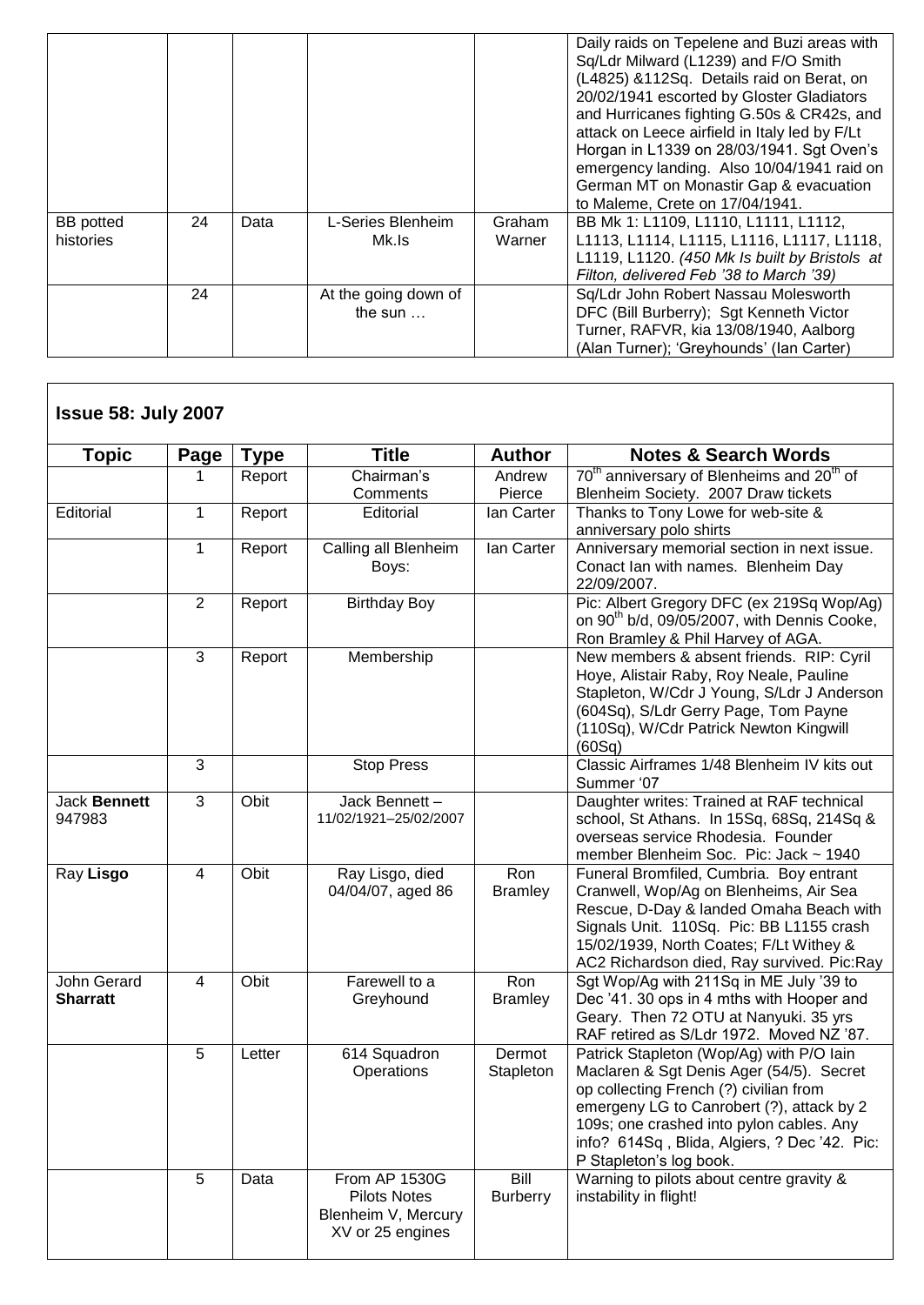| Blenheim Mk 1 | 6   | Report  | From the Engineering<br>side, 16   | Smudge              | Working on nose & front of bomb bay. New<br>ribs made and opening window frames being<br>rescued. Work started on hydraulic<br>activating levers and rocker gears.                                                                                                                                                                            |
|---------------|-----|---------|------------------------------------|---------------------|-----------------------------------------------------------------------------------------------------------------------------------------------------------------------------------------------------------------------------------------------------------------------------------------------------------------------------------------------|
| Blenheim Mk 1 | 6   | Wanted  | What is it and what<br>did it do?  | Smudge              | Two pics of a mystery part found with BB's<br>short nose.                                                                                                                                                                                                                                                                                     |
| 110 squadron  | 7/8 | Poem    | The Toast to 110                   | Tom<br>Payne        | 110Sq history (1917-1971) in verse.<br>Stanley Vincent, Major Harry Nicoll,<br>Maisoncelle, Waddington, S/Ldr Cameron,<br>Wattisham, S/Ldr Doran, Khumbirgram                                                                                                                                                                                 |
|               | 8   | Data    | Where to find us                   | Editor              | List of dates & airshow venues                                                                                                                                                                                                                                                                                                                |
|               | 8   | Letter  | 'light hearted piece'              | <b>Jack Bartley</b> | Humour about two ladies                                                                                                                                                                                                                                                                                                                       |
| 110 squadron  | 9   | Pic     | 110Sq, Quetta, India,<br>1942      |                     | Pic: from Tom Payne of 110Sq hand-written<br>names. Same at Wattisham Mar 1942                                                                                                                                                                                                                                                                |
|               | 10  | Wanted  | <b>Sydney Mould</b>                |                     | Sydney Mould was Wop/Ag on Blenheims.<br>Peter Cooke wants info for his 90 <sup>th</sup> b/d. Info<br>to Tony Lowe.                                                                                                                                                                                                                           |
|               | 10  | Wanted  | 11 Squadron                        |                     | Mark Taylor's dad, David Herbert Taylor was<br>Wop/Ag with XISq (11Sq) Jan '42 to Feb '45.<br>Meiktila 15/04/1943 in N6183. Contact:<br>Contact details via email address at bottom<br>of web site                                                                                                                                            |
|               | 10  | Wanted  | 11 Squadron                        |                     | Peter Rackliff wants info about Battle of<br>Ceylon, 11Sq & BBs. Believes an Australian<br>researching this. Contact Peter at Contact<br>details via email address at bottom of web<br>site                                                                                                                                                   |
|               | 10  | Wanted  | 211 Squadron                       |                     | Any info on 211Sq contact Don Clark<br>Contact details via email address at bottom<br>of web site. Useful website:<br>www.211squadron.org                                                                                                                                                                                                     |
|               | 10  | Letters | RE; F/Lt Harry<br>Sparkes (57/9)   |                     | Steve Wiliams writes: Harry flew with F/Sgt<br>TE Cantwell & Walter James Doe (Wop/Ag)<br>on 24/05/1944. Awarded DFM.                                                                                                                                                                                                                         |
|               | 10  | Letters | 'Smudge' Bob Coles<br>writes:      |                     | Regensburg April 1945, attempted POW<br>escape. Blenheim crew: Bill Middleton<br>(pilot), Bob Coles (Nav), Bob Hale (Wop/Ag),<br>also pilot 'Tex' Bob Ratcliff & A/G Jack<br>Smith. Third escape lucky!                                                                                                                                       |
|               | 10  | Letter  | Nigel Eldred writes:               |                     | Lincolnshire Aircraft Recovery Group<br>(LARG) found BB L1160 in Wash 2mls from<br>RAF Holbeach. 07/11/1938. 61Sq, Pilot P/O<br>Steele-Perkins. Describes recovery. BB<br>remains in East Kirby Heritage Centre. Any<br>info to Nigel @ 11 Grange Drive, LN4 4GJ.<br>Ed adds: P/O Steele injured, Cpl Bentley<br>killed, AC1 Laurens drowned. |
| Wattisham     | 11  | Report  | Bench dedication<br>ceremony       | Peter<br>Lewis      | Pic: of bench dedication to those who served<br>at Wattisham 1939-1945.                                                                                                                                                                                                                                                                       |
|               | 12  |         | How things have<br>changed         | George<br>Checketts | Describes BB delivery flight, Thorney Island<br>to Malta on 03/12/1940 in BB T2179 &<br>hazardous landing. After with 211Sq, Greece                                                                                                                                                                                                           |
|               | 12  |         | 39 squadron<br>disbandment dinner. |                     | Pic: RAF Marham, 27/07/2006, 39Sq (1<br>PRU)                                                                                                                                                                                                                                                                                                  |

## **Issue 57: March 2007**

| Горіс     | Page | <b>Type</b> | Title            | <b>Author</b> | <b>Notes &amp; Search Words</b>                          |
|-----------|------|-------------|------------------|---------------|----------------------------------------------------------|
|           |      | Report      | Chairman's       | Andrew        | £14,000 presented for Blenheim repairs at                |
|           |      |             | Comments         | Pierce        | Christmas lunch. 2007 is 70 <sup>th</sup> Anniversary of |
|           |      |             |                  |               | Blenheim entering RAF service. Pic:                      |
|           |      |             |                  |               | Blenheim Day 2006                                        |
| Editorial |      | Report      | From Your Editor | lan Carter    | Feb '07 Flypast has 25 pages on Blenheims,               |
|           |      |             |                  |               | incl 114Sq. Blen Soc 20 <sup>th</sup> anniversary Nov    |
|           |      |             |                  |               | '07 - call for articles, esp FE & Greece. Also           |
|           |      |             |                  |               | a Memorial page                                          |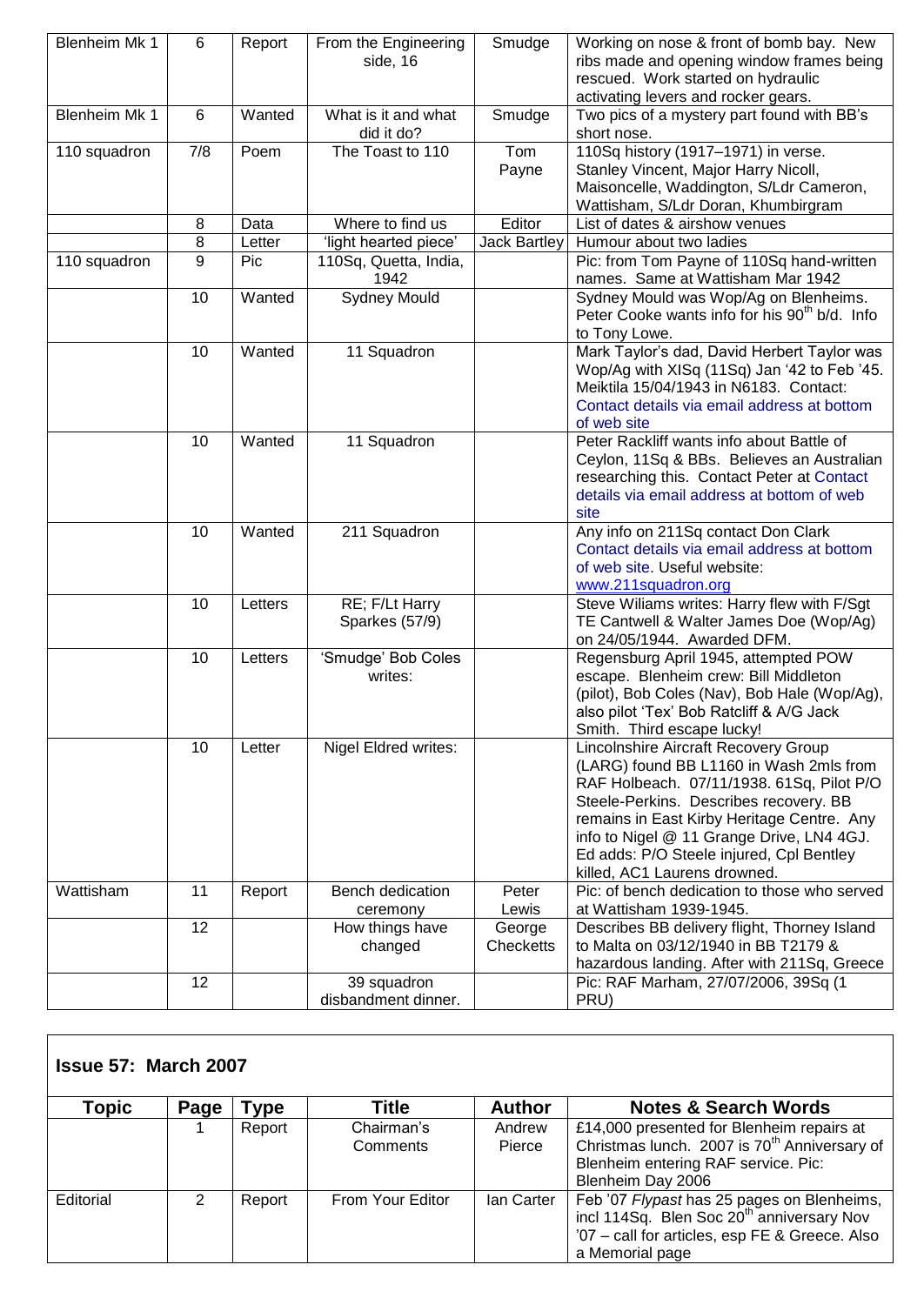|                              | 3              | Data    | Membership                                           |                                                       | New members & absent friends. RIP:<br>Raymond Sydney Stone, F/Lt TP Edwards,<br>David Kay.                                                                                                                                                                                                                                                                                                                                                                                                                                                                                                                                                          |
|------------------------------|----------------|---------|------------------------------------------------------|-------------------------------------------------------|-----------------------------------------------------------------------------------------------------------------------------------------------------------------------------------------------------------------------------------------------------------------------------------------------------------------------------------------------------------------------------------------------------------------------------------------------------------------------------------------------------------------------------------------------------------------------------------------------------------------------------------------------------|
|                              | 3              | Report  | Thank you and<br>Welcome                             | Andrew<br>Pierce                                      | Andrew thanks Derek Baden for committee<br>work, esp as Draw promoter, and welcomes<br>Neil Clennell (to be confirmed at AGM).<br>Chart of 2007 events                                                                                                                                                                                                                                                                                                                                                                                                                                                                                              |
| <b>RAF Bircham</b><br>Newton | 4              | Report  | <b>RAF Bircham Newton</b><br><b>Memorial Project</b> | Neil Grant,<br>David<br>Jacklin,<br><b>Brian Hall</b> | Up-date from 52/8. Pic: memorial stone by<br>Teucer Wilson unvelied 02/09/2006 by Sir<br>Michael Beetham, dedicated by Rev Canon<br>George Hall. Next: stone for Docking<br>satellite airfield & improve Heritage Room                                                                                                                                                                                                                                                                                                                                                                                                                              |
| Convoy<br>escorts            | 5              | Article | 13 Squadron<br>Navigator, Part II                    | Reverend<br>Leonard<br>Rivett                         | 13Sq. Coastal ops from 15/05/1943 based<br>Borizzo (Sicily). Describes patrols, square<br>search technique, RDF ops, strike crews,<br>standby, accidents. Based Sebala No 2,<br>then Monastir on 02/07/1943. George VI<br>visit to N Africa. Other bases: Blida, Bone,<br>Protville. Diary quote on Bizerta port air-<br>raid, 06/09/1943. F/O L Trevallion (Trev)<br>Wop/Ag Sgt F J Chapman (Fred). PS by Ed:<br>Laurie Frampton (ex 72Sq) also on RDF<br>trips. Difficult flying Bisleys.                                                                                                                                                         |
|                              | $\overline{7}$ | Article | Perchance to<br>Dream?                               | Jim Dale                                              | Jim's evokative description of flight from<br>Duxford in a Tr9 Spitfire with RR Merlin<br>engine. Pilot was Alan Walker. The flight<br>was a prize from the Blenheim Society 2006<br>annual draw. Pic: Jim with Spitfire                                                                                                                                                                                                                                                                                                                                                                                                                            |
|                              | 8              | Letter  |                                                      | Victor<br><b>Dobbs</b>                                | Update of 54/7, by brother of Sgt Kenneth H<br>Dobbs, 114Sq. Victor reports on 04/05/2006<br>Dutch Remberance day at site of R3892<br>crash on 19/08/1940 & where Ken Dobbs<br>(745629) & Wop/Ag Alex Pillans (751549)<br>are buried. Pics: of cross and service                                                                                                                                                                                                                                                                                                                                                                                    |
|                              | 9              | Letter  | <b>Maastricht Memories</b>                           | Mr P<br>Greenwood                                     | Ref 56/12. Writer's father, AC Greenwood<br>(Wop/Ag) flew with Robert Miller (pilot) on<br>11/05/1940 & awarded DFM. Logbook<br>states 'very lucky'!                                                                                                                                                                                                                                                                                                                                                                                                                                                                                                |
|                              | 9              | Letter  | New Year: Newsletter                                 | Norman<br>Wright                                      | Norman was AC1 with 21Sq on 26/12/1941<br>when flew from Watton to Malta. More later!                                                                                                                                                                                                                                                                                                                                                                                                                                                                                                                                                               |
|                              | 9              | Wanted  |                                                      | Harry<br>Sparkes                                      | 13Sq, 114Sq. Wants name of Wop/Ag who<br>flew night 24/05/1944 in Boston BZ327 on<br>Recco of Avezzano area in electric storm.<br>Pilot was John Berlandina. Contact: Harry<br>@ 8 Contact details via email address at<br>bottom of web site                                                                                                                                                                                                                                                                                                                                                                                                       |
|                              | 9              | Wanted  | 18 Squadron, Sgt<br><b>Arthur Ernest Craig</b>       | Mr Craig                                              | 18Sq. Sgt AE Craig 358376, missing on<br>Recco from Watton 21/05/1940. Sister<br>Laurence Mary (55/5) has provided details.                                                                                                                                                                                                                                                                                                                                                                                                                                                                                                                         |
| Researching<br>BB and crew   | 10             | Article | T2254 A Blenheim<br><b>Research Story</b>            | Walter<br>Lindekens                                   | Fascinating account of how WL researched<br>T2254, tracing its history in 13Sq & 18Sq,<br>various repairs, details of final flight on<br>25/06/1942 and the crew that died at<br>Aartselaar: Sgt Gordon Cox (Wop/Ag,<br>RAFVR), F/Sgt William O, Neill (Obs,<br>RNZAF), & FO Peter Huxley Looker (pilot).<br>An example of varied sources, personal<br>contacts/letters, and luck Pics: T2254 @<br>Odiham 1941; the 3 crew; 42 OTU Aug '41<br>@ Andover (with names); and the graves at<br>Antwerp Schoonselhof cemetery. Who is<br>EH Turner? See also 52/12. Alec McCurdy,<br>Doug Beagley, Eric Aldred, Heather<br>Tunmore, 09/03/1942 accident, |
|                              | 14             | Wanted  |                                                      | Walter<br>Lindekens                                   | Want to trace Ron MacKay, author<br>'Squadron Signal in Action'. Contact Ed for<br>email address                                                                                                                                                                                                                                                                                                                                                                                                                                                                                                                                                    |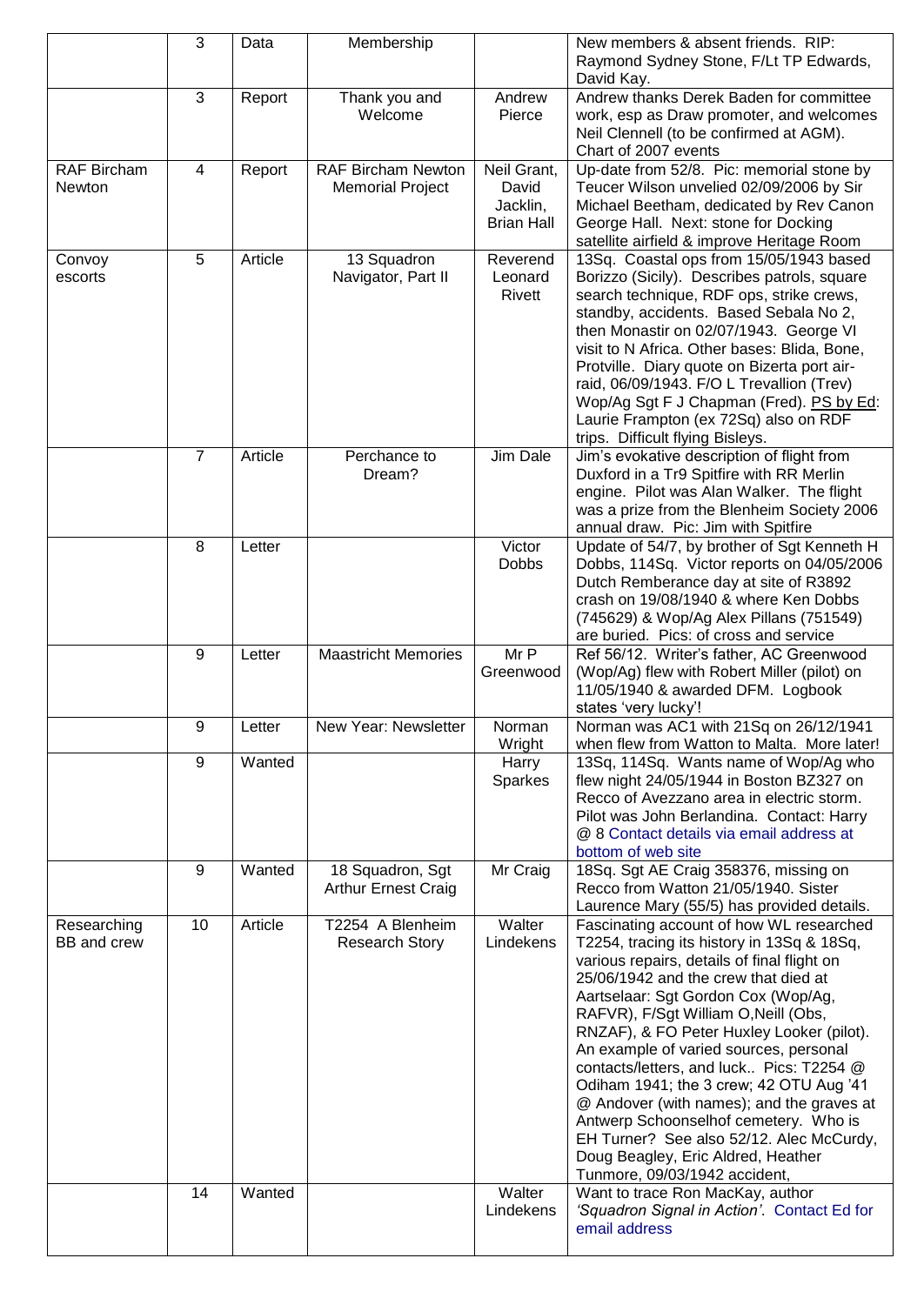| <b>Blenheim Mk1</b>           | 14 | Report | From the Engineering<br>side, 15            | Smudge           | ARC progress report – wings on, u/c<br>completed, and working on nose.from<br>photos (as no detailed plans). Next is<br>cockpit bottom and engine bay.                                          |
|-------------------------------|----|--------|---------------------------------------------|------------------|-------------------------------------------------------------------------------------------------------------------------------------------------------------------------------------------------|
|                               | 15 | Review | The Blenheim in<br>Minature (part 3)        | Mark<br>Peacock  | An overview of plastic model kits available of<br>the Blenheim. Classic Airframes 1/48 scale<br>kits of BB Mk I, Mk IV & Mk V. Also review<br>of available aftermarket decals.                  |
| <b>BB</b> potted<br>histories | 16 | Data   | <b>Blenheim Serials</b><br>(Mk.I) continued | Graham<br>Warner | BB Mk 1: L1097, L1098, L1099, L1100,<br>L1101, L1102, L1103, L1104, L1105, L1106,<br>L1107, L1108 (Pic: 54/14). First of batch<br>450 Mk I's built at Filton, delivered Feb '38<br>to March '39 |

| <b>Topic</b>                                    | <b>Page</b>    | <b>Type</b> | <b>Title</b>                                                                 | <b>Author</b>                       | <b>Notes &amp; Search Words</b>                                                                                                                                                                                                                                                 |
|-------------------------------------------------|----------------|-------------|------------------------------------------------------------------------------|-------------------------------------|---------------------------------------------------------------------------------------------------------------------------------------------------------------------------------------------------------------------------------------------------------------------------------|
|                                                 | 1              | Report      | President's Message                                                          | Graham<br>Warner                    | Cpt Eric Brown (Winkle)                                                                                                                                                                                                                                                         |
|                                                 | 1              | Report      | Chairman's Report                                                            | Andrew<br>Pierce                    |                                                                                                                                                                                                                                                                                 |
| Editorial                                       | 2              | Report      |                                                                              | lan Carter                          | Sgt John West, Sage CWGC Cemetery,<br>Tom Payne, 110Sq, Flying Camels, 45Sq,<br>'Battleaxe Blenheim' by Stuart Scott                                                                                                                                                            |
|                                                 | $\overline{3}$ | Data        | Membership                                                                   |                                     | New members & absent friends. RIP: J W<br>Griffiths, E Pert, Rev'd GW Chapman, HE<br>Jones, JA Sturmer, LHE Ridge, DS Knights,<br>Jim Langston.                                                                                                                                 |
| Lord R A<br><b>Deramore</b>                     | 4              | Obit        | Richard Arthur de<br>Yarborough-Bateson                                      | Graham<br>Warner                    | 14Sq, Western desert, 20/08/2006                                                                                                                                                                                                                                                |
| J R N (Bob)<br><b>Molesworth</b>                | $\overline{4}$ | Obit        | Sq/Ldr John Robert<br>Nassau Molesworth<br>DFC (RAAF)                        | Bill<br><b>Burberry</b><br>(Wop/Ag) | Sq/Ldr Tim Denny, 114Sq, 13Sq, Algeria,<br>Tunisia, 01/07/2006, 27/04/1942, Eindhoven,<br>Pulham, Lowestoft,                                                                                                                                                                    |
| Mick Angell                                     | 4              | Obit        | W/Cdr EE 'Mick'<br>Angell AFC                                                | Editor                              | 18/09/1914, 01/08/2006, 139Sq, K7065,<br>31/03/1938, 31/03/1938, 172Sq, 179Sq,<br>518Sq, RAF Tiree, W/Cdr N F Morris,<br>Bismuth,                                                                                                                                               |
| 'Cookie' Leon                                   | 4              | Obit        | W/Cdr Leon DSO,<br>DFC and Bar                                               | Graham<br>Warner                    | 14Sq, Western Desert, OTU Egypt, 223Sq,<br>55Sq, Italy                                                                                                                                                                                                                          |
| Don<br><b>McFarlane</b>                         | 5              | Obit        | F/Lt Don McFarlane<br><b>DFM</b>                                             | Graham<br>Warner                    | 82Sq, 17/05/1940, Watton, Gembloux,<br>13/08/1940, Aarlborg, 13 OTU. Pic: R3821<br>with Sgt Peter Eames (kia 26/04/1941), P/O<br>Donald Wellings (kia 1944). Haamstede,<br>07/08/1940                                                                                           |
| Jim 'Jingles'<br>Langston                       | 5              | Obit        | Sgt Jim Langston 21<br>Squadron                                              | Editor                              | 21Sq, 18/10/2006, Cologne Power Station<br>'Quadrath', 12/08/1941, Z7451, Dave<br>Roberts, Wop/Ag Ken Attew, 'Blenheim<br>Strike' by Theo Boiten, Barbed Wire<br>University                                                                                                     |
|                                                 | 5              | Data        | Get the Blenheim<br><b>Flying Draw</b>                                       |                                     | Lists the 2006 draw winners                                                                                                                                                                                                                                                     |
| <b>Flight from UK</b><br>to Algeria May<br>1943 | 6              | Article     | 13 Squadron<br>Navigator (part I)                                            | Reverend<br>Leonard<br>Rivett       | 13Sq, F/O L Trevallion, Wop/Ag Sgt F J<br>Chapman, 42 OTU Ashbourne, 14/11/1942,<br>'Duchess of Athol', South Africa, Lyneham,<br><b>Bisley EH395</b>                                                                                                                           |
| <b>Blenheim Mk1</b>                             | $\overline{7}$ | Report      | From the Engineering<br>side, 14                                             | Smudge                              | ARC progress report - a Mk 1 with wings!                                                                                                                                                                                                                                        |
| Sponsors                                        | $\overline{7}$ | Report      | <b>British Sponsor for</b><br>The Blenheim                                   | lan Carter                          | American and Dutch sponsors, but no British<br>yet. Contacts or ideas to Smudge<br>(ja1071smith@lineone.net).                                                                                                                                                                   |
| Takoradi<br>Route                               | 8              | Article     | A Living Soul's<br>Reminiscences of the<br><b>Takoradi Route</b><br>(part 2) | Sq/Ldr<br>George<br>Parr            | 216Sq Bombay, Lagos, Apapa airfield, Ikeja<br>airfield, Kano, Nigeria, Maiduguri, Fort Lamy<br>(now N'djamina), Chad, General de Gaulle,<br>Jim Mollinson, El Geneina, Sudan, Corporal<br>Fisher, El Fasher, El Obeid, Khartoum,<br>Valencia aircraft, Omdurman, Nubian desert, |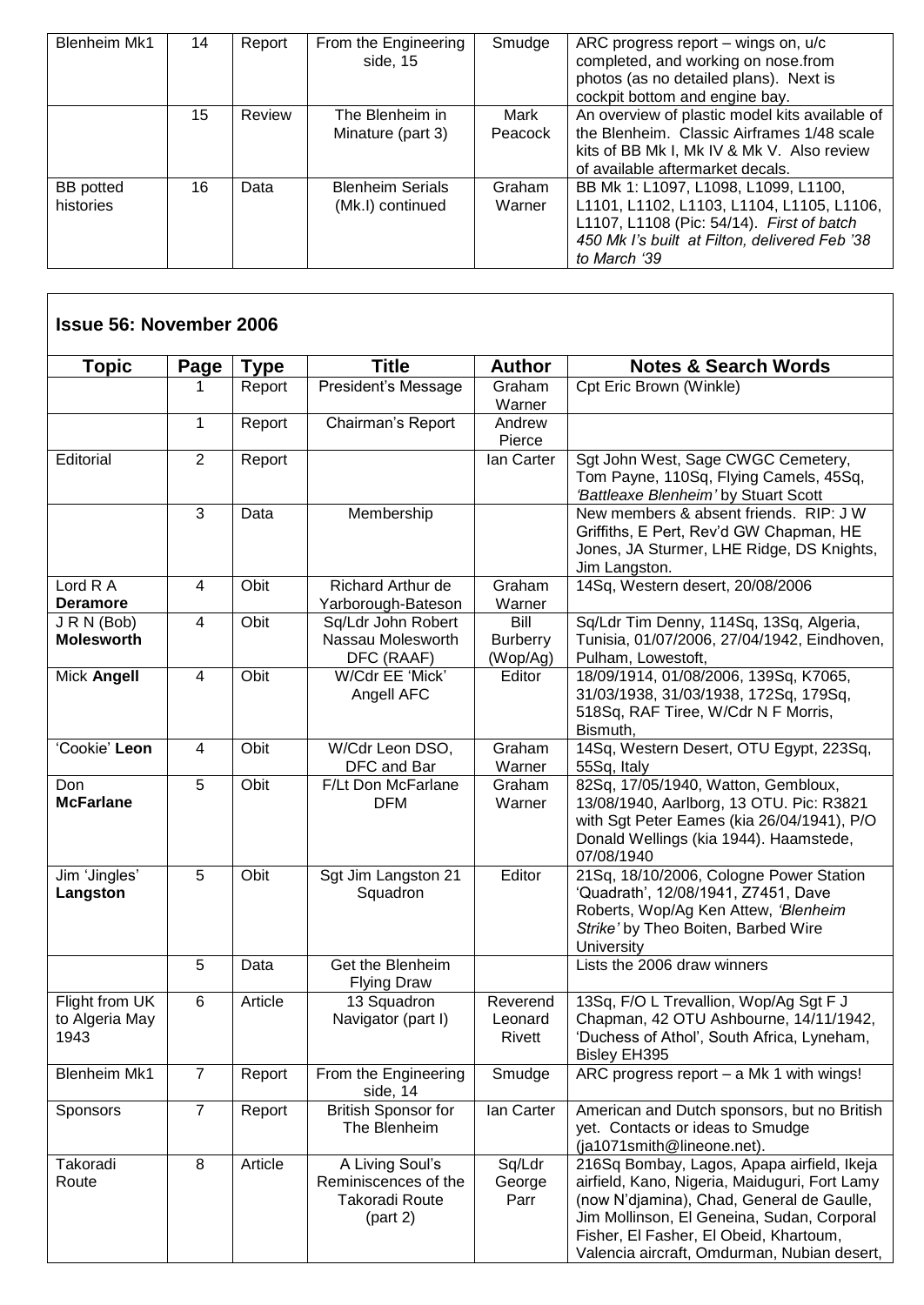|                                                                |    |         |                                                      |                    | Abu Hamad, Wadi Halfa, Gizeh, Gezirah<br>Island, Juba, Empire flying boat, Junkers 52,<br>Wadi Seidna, Sq/Ldr Royski. Pic: George                                                                                                                                                                                                                                                                                                                                                                                                                     |
|----------------------------------------------------------------|----|---------|------------------------------------------------------|--------------------|-------------------------------------------------------------------------------------------------------------------------------------------------------------------------------------------------------------------------------------------------------------------------------------------------------------------------------------------------------------------------------------------------------------------------------------------------------------------------------------------------------------------------------------------------------|
|                                                                |    |         |                                                      |                    | Parr in BB IV, June 1941.                                                                                                                                                                                                                                                                                                                                                                                                                                                                                                                             |
| Cologne<br><b>Power Station</b><br>raid                        | 11 | Letter  |                                                      | Elizabeth<br>Watts | Sgt John Edward Pearson (Jack), 18Sq<br>(RAFVR), RAF Manston, F/Sgt Jack<br>Nickleson (RCAF), Sgt Walter Meadows,<br>R3843, Wynn Roberts, Ken Palmer,<br>Zandvoort 20/09/1941, 'Churchill's Light<br>Brigade' by Dinty Moore, 'The Bristol<br>Blenheim' by G Warner, page 366.                                                                                                                                                                                                                                                                        |
| <b>Maastricht</b><br>Bridge raid,<br>11 <sup>th</sup> May 1940 | 12 | Article | <b>Richard Miller:</b><br><b>Maastricht Memories</b> | Richard<br>Miller  | 2 Group, Advanced Expeditionary Striking<br>Force, 110Sq, 107Sq, Wattisham, Sgt Duffy<br>(observer), AC Greenwood (Wop/Ag), F/Lt<br>Gratton, P4860, 31/05/1940 St Mol,<br>Nieuport, 14/06/1940 Mantes, W/Cdr Basil<br>Embry, W/Cdr R N Foster, Sq/Ldr Doran,<br>Stavanger, W/Cdr L R Stokes, 01/06/1940<br>promotions. 'Wingless Victory' by Anthony<br>Richardson (Embry's escape from POW).<br>PS from 55/12: Stavanger, Lossiemouth, Sgt<br>Pilot Peter Chivers, 104Sq, '2 Group, A<br>Complete History 1936-1945' by Michael J F<br><b>Bowyer</b> |
|                                                                | 14 | Report  | Blenheim Day 2006                                    | lan Carter         |                                                                                                                                                                                                                                                                                                                                                                                                                                                                                                                                                       |
| Squadron 30                                                    | 14 | Wanted  | 30 Squadron Greece<br>1940-1941                      | Simon<br>Lord      | Asks any ex-30 squadron personnel in<br>Greece to contact 29 Herstone Close, Poole<br>BH17 8AS. 30Sq.                                                                                                                                                                                                                                                                                                                                                                                                                                                 |
|                                                                | 15 | Review  | The Blenheim in                                      | Mark               | An overview of plastic model kits available of                                                                                                                                                                                                                                                                                                                                                                                                                                                                                                        |
|                                                                |    |         | Minature (part 2)                                    | Peacock            | the Blenheim                                                                                                                                                                                                                                                                                                                                                                                                                                                                                                                                          |
| Bremen 25th                                                    | 16 | Data    | 114/614 Combined                                     | Supplied           | List the a/c and crew of 114Sq, and crew of                                                                                                                                                                                                                                                                                                                                                                                                                                                                                                           |
| June 1942                                                      |    |         | Battle Order: 1,000                                  | by Bill            | 614Sq. V 6262, Z7356, Z7761, Z7354,                                                                                                                                                                                                                                                                                                                                                                                                                                                                                                                   |
|                                                                |    |         | Bomber Raid,                                         | <b>Burberry</b>    | V6510, Z7414, V5635, Z7319, V6431,                                                                                                                                                                                                                                                                                                                                                                                                                                                                                                                    |
|                                                                |    |         | Bremen 25 <sup>th</sup> June                         |                    | V6264, T2224, V5456, R3678, Z6161.                                                                                                                                                                                                                                                                                                                                                                                                                                                                                                                    |
|                                                                |    |         | 1942                                                 |                    | W/Cdr M E Pollard. 83 others named.                                                                                                                                                                                                                                                                                                                                                                                                                                                                                                                   |

| <b>Issue 55: July 2006</b><br><b>Topic</b> | Page                     | <b>Type</b> | <b>Title</b>                                       | <b>Author</b>                                      | <b>Notes &amp; Search Words</b>                                                                                                                                                                           |
|--------------------------------------------|--------------------------|-------------|----------------------------------------------------|----------------------------------------------------|-----------------------------------------------------------------------------------------------------------------------------------------------------------------------------------------------------------|
|                                            |                          | Report      | Chairman's<br>Comments                             | Andrew<br>Pierce                                   | Cpt Eric Brown (Winkle)                                                                                                                                                                                   |
| Editorial                                  | 2                        | Report      | <b>Editorial (and Events</b><br>List)              | lan Carter                                         | This issue dedicated to the memory of Sgt<br>Dennis Wilson, kia 12/08/1941 (see p 6).                                                                                                                     |
|                                            | 3                        | Data        | Membership                                         |                                                    | New members & absent friends. RIP: RD<br>Morrell (03/05/2003), W/Cdr TR Williams                                                                                                                          |
| Tom Baker<br>(Doughy)                      | 3                        | Obit        | Wing Commander<br>Tom Baker DFM DFC                | Graham<br><b>Pitchfork</b><br>(Daily<br>Telegraph) | Knapsack, Quadrath, 90Sq, 107Sq, 114Sq,<br>12/08/1941, Halton, 17/04/1942 Schipol,<br>09/03/2006. Pic: Tom Baker                                                                                          |
| P4844                                      | $\overline{\mathcal{A}}$ | Wanted      |                                                    | Victor<br>Spencer<br>Wilson                        | Info about BB IVF P4844, 235 Coastal<br>Command, crashed 08/05/1940. Sgt Victor<br>Allison (pilot), Sgt Eric Schmid (obs), Victor<br>Neirynck (Wop/Ag). Contact: 36 Inverness<br>Ave, SS0 9DY             |
| John Hird                                  | 4                        | Wanted      |                                                    | Joy<br>Hughes-<br>D'aeth                           | Info about her brother John Hird, kia 1942.<br>Sq/Ldr with (?) 114Sq over Norway. Contact<br>Editor                                                                                                       |
| Frederick<br>William<br>Doodey             | 5                        | Letter      | Kiss in the Night                                  | Robert D<br>Lang                                   | F/Sgt FW Doodey (pic). N6150, N6145, Kia<br>11/11/1939 off Heligoland. F/Lt Mills, AC1 GJ<br>Johnson. Poem found in tin. Any info contact:<br>Contact details via email address at bottom of<br>web site. |
| Massingham                                 | 5                        | Report      | <b>Sister Laurence RAF</b><br>Massingham<br>Museum |                                                    | History of Great Massingham LG, 18Sq,<br>107Sq. G/Cpt Earl Bandon ('Paddy'). Museum<br>set up. Contact: Contact details via email<br>address at bottom of web site.                                       |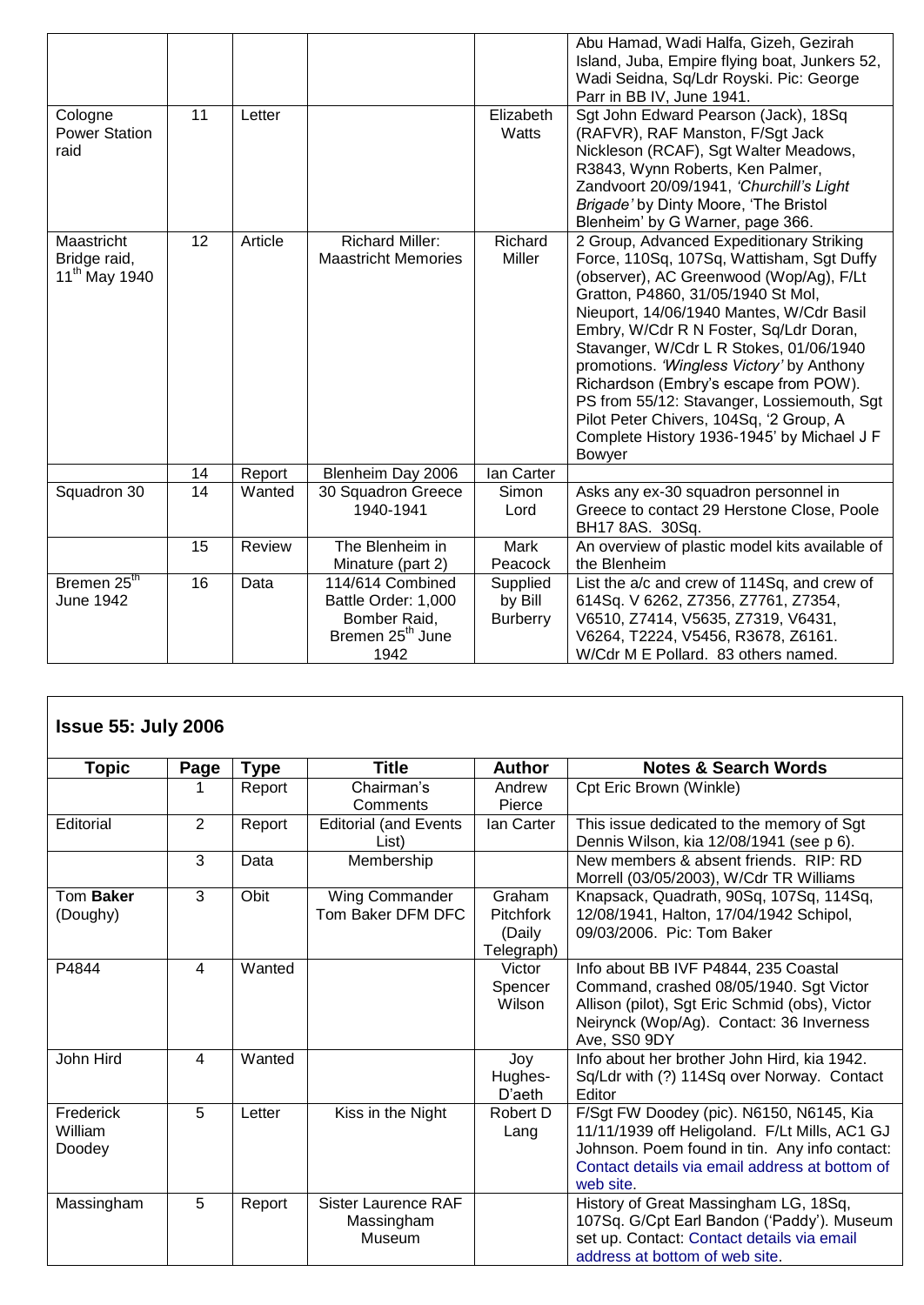| Cologne Raid<br>(Knapsack)       | $6\phantom{1}$  | Article | An Introduction to the<br><b>Cologne Power</b><br><b>Station Raid</b>        | Graham<br>Warner           | W/Cdr Hugh Edwards, W/Cdr Kercher,<br>Knapsack Power Station, Quadrath, W/Cdr<br>Nicols, Ops 'Circus' & 'Roadstead'.<br>08/08/1941 practice crashes. F/Lt Charles<br>Patterson, Sq/Ldr Saunders' log for Z7311.<br>Sgt O'Connell. The losses are listed: 18Sq:<br>V6437, V6423, V6497. 21Sq: V5874, Z7451.<br>82Sq: T2437. 114Sq: Z7281. 139Sq: V5725,<br>V6261, Z7448. 226Sq: V5859, X7352. Pic:<br>Sgt Dennis Wilson with Z7448 after kia. |
|----------------------------------|-----------------|---------|------------------------------------------------------------------------------|----------------------------|----------------------------------------------------------------------------------------------------------------------------------------------------------------------------------------------------------------------------------------------------------------------------------------------------------------------------------------------------------------------------------------------------------------------------------------------|
| Cologne Raid<br>(Knapsack)       | $\overline{7}$  | Article | A Most Memorable<br>Occasion $-12^{th}$<br>August 1941                       | Sq/Ldr<br>'Dickie'<br>Rook | 114 Squadron - first hand account of Cologne<br>raid. As above plus G/Cpt Earl of Bandon,<br>West Rayham, Sq/Ldr Bill Edrich, Sq/Ldr Alan<br>Judson, Sgt John West, Sir Ivor Broom,<br>Michael Turner's painting of raid, Sgt David<br>Wheatley, 114Sq                                                                                                                                                                                       |
| Cologne Raid<br>(Knapsack)       | 10              | Article | The Operation to<br>Cologne $-12^{th}$<br>August 1941                        | Editor                     | As recounted by Sq/Ldr Charles Patterson<br>DSO DFC. As above plus Tom Baker, P/O<br>Morton. Pic: V5888 in flight                                                                                                                                                                                                                                                                                                                            |
| Stavanger<br>Raid, Norway        | $\overline{12}$ | Article | Wartime Memories of<br>110 Squadron                                          | Richard<br><b>Miller</b>   | Personal account of Stavanger raid,<br>30/04/1940, Sq/Ldr Doran, Sgt Duffy, LAC<br>Edwards (Wop/Ag), C/O Basil Embry, W/Cdr<br>RR Foster, Sq/Ldr Laselles, F/O Lings,<br>Richard Miller, Tom Prescot, Sgt Harold<br>Robson, W/Cdr Sinclair, Wilton-Jones,<br>Lossiemouth. 104Sq, 107Sq, 110Sq,<br>Wattisham. Postscript see 56/14                                                                                                            |
| Delivery<br>flights,<br>Takoradi | 13              | Article | A Living Soul's<br>Reminiscences of the<br><b>Takoradi Route</b><br>(part 1) | Sq/Ldr<br>George<br>Parr   | Second part next issue. F/Lt AJ Douch, RJ<br>Bassett (Wop/Ag), Len Harvey (boxer), Bruce<br>Critchley, Gold Coast (now Ghana), HMS<br>Ramillies, Sq/Ldr George Parr, Sgt 'Daisy'<br>Plummer, Sierra Leone, Freetown, SS<br>Empress of Australia, Wilberforce Barracks                                                                                                                                                                        |
|                                  | 14              | Report  | Gellik 2006                                                                  | <b>Tony Lowe</b>           | Report of visit on 12-14 <sup>th</sup> May 2006. Pic:<br>Michael Pitt, ex 12Sq.                                                                                                                                                                                                                                                                                                                                                              |
|                                  | 15              | Review  | The Blenheim in<br>Miniature (part 1)                                        | Mark<br>Peacock            | An overview of plastic model kits available of<br>the Blenheim                                                                                                                                                                                                                                                                                                                                                                               |
| <b>Blenheim Mk1</b>              | 16              | Report  | From the Engineering<br>side, 13                                             | Smudge                     | ARC progress report - re-skinning fuselage<br>and money shortages.                                                                                                                                                                                                                                                                                                                                                                           |
| <b>BB</b> potted<br>histories    | 16              | Data    | <b>Blenheim Serials</b><br>(Mk.I) continued                                  | Graham<br>Warner           | BB Mk 1: K7171, K7172, K7173, K7174,<br>K7175, K7176, K7177, K7178, K7179, K7180,<br>K7181, K7182. Last of batch of 150 BB Mk1s<br>built @ Filton Jan-Dec 1937                                                                                                                                                                                                                                                                               |

| <b>Issue 54: March 2006</b>                    |      |        |                                          |                  |                                                                                                                                                                                                                                                         |  |  |  |  |  |
|------------------------------------------------|------|--------|------------------------------------------|------------------|---------------------------------------------------------------------------------------------------------------------------------------------------------------------------------------------------------------------------------------------------------|--|--|--|--|--|
| <b>Topic</b>                                   | Page | Type   | Title                                    | <b>Author</b>    | <b>Notes &amp; Search Words</b>                                                                                                                                                                                                                         |  |  |  |  |  |
|                                                |      | Report | Chairman's<br>Comments                   | Andrew<br>Pierce | Cheque presented to Blenheim Co; copy of<br>letter from Blenheim (Duxford) Ltd. 2007 is<br>70 <sup>th</sup> anniversary of BB.                                                                                                                          |  |  |  |  |  |
|                                                | 2    | Data   | Membership                               |                  | New members & absent friends. RIP: May<br>Dobson (23/09/2005), Peter Evans<br>(14/01/2006)                                                                                                                                                              |  |  |  |  |  |
| George<br><b>Checketts</b>                     | 2    | Obit   | George Checketts                         | Editor           | Wop/Ag in Blenheims in 82Sq, 211Sq, 55Sq,<br>72 OTU & 8Sq. Died 17/10/2005. Sgt Frank<br>Baker, Sgt Bob Hay. Abu-Sueir, Delivery<br>Flights, T2179, Greece, Durazzo Harbour<br>14/04/1940. Giarabub, Aden. Pic: Harry,<br>Smudge, Jock, 113Sq, Sept '41 |  |  |  |  |  |
| Wynne<br>Somers<br>Goodrich<br><b>Maydwell</b> | 3    | Obit   | Group Captain 'Dick'<br>Maydwell DSO DFC | Graham<br>Warner | Army Co-operation Squadron, 53Sq. France<br>1939. 1943 took over from W/Cdr 'Buck'<br>Buchanan as CO 14Sq in Western Desert &<br>Tunisia. Pics: Dick Maydwell; L4843                                                                                    |  |  |  |  |  |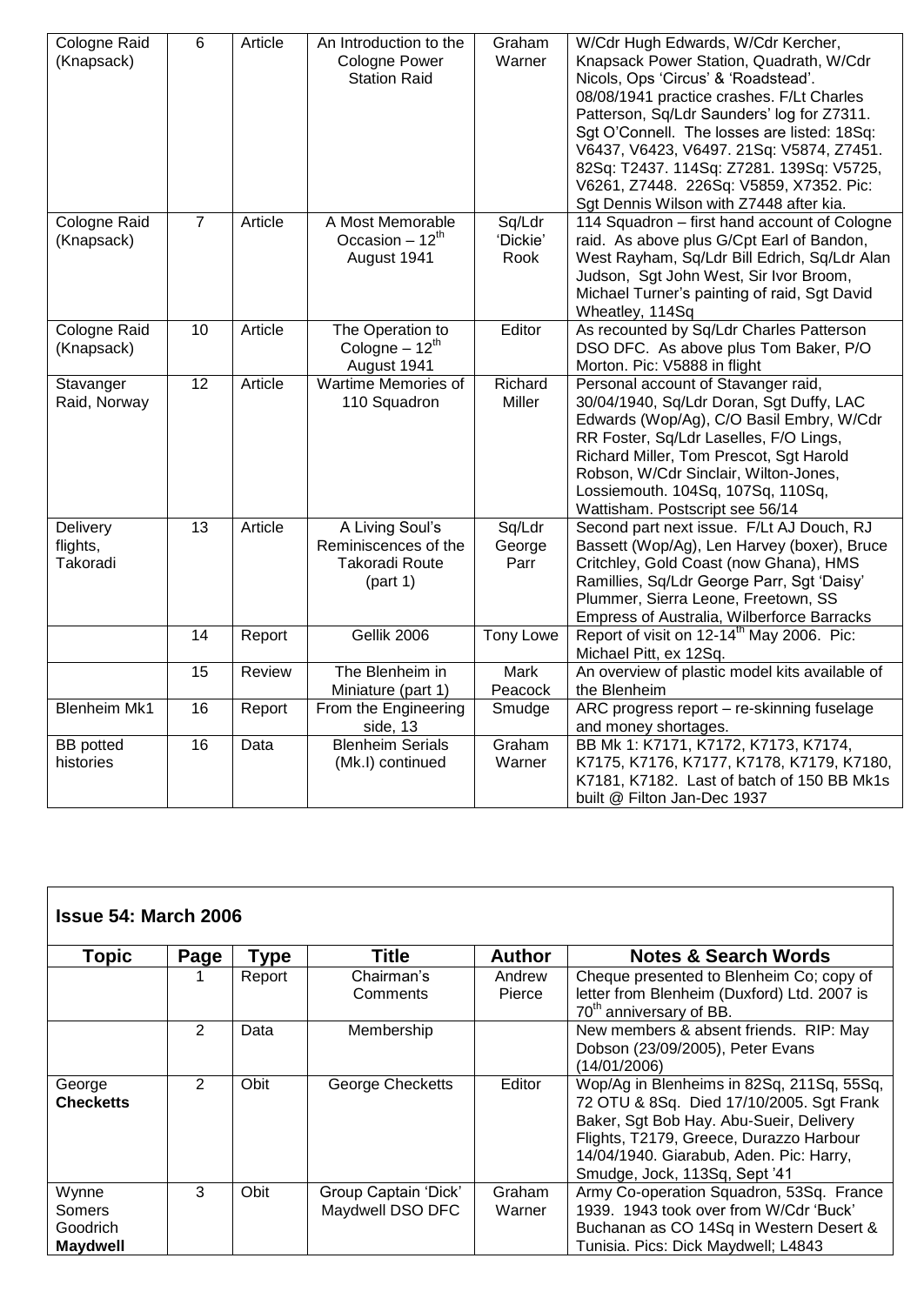| <b>Terry Staples</b>           | 4              | Obit    | Wing Commander<br><b>Terry Staples DFM</b><br><b>OBE</b>                               | <b>Dickie</b><br>Rook                     | In RAFVR pre-war. CO 70Sq in Egypt.<br>Describes incident on 18/04/1941, 114Sq,<br>21Sq & 107Sq attack convoy off Norwegian<br>coast. Pic: Terry Stables, Dickie Rook, Sir<br>Ivor Broom (all ex 114Sq)                                                |
|--------------------------------|----------------|---------|----------------------------------------------------------------------------------------|-------------------------------------------|--------------------------------------------------------------------------------------------------------------------------------------------------------------------------------------------------------------------------------------------------------|
| Denis<br>Christopher<br>Ager   | 5              | Obit    | Flt/Lt Denis<br>Christopher Ager                                                       | Editor                                    | 42 OTU, 614Sq (Army Co-operation), 18Sq<br>(Bostons), 271Sq (DC3). 114Sq. 1942 poem<br>by Denis - "Maybe". Pic: Denis Ager, F/O<br>Maclaren, Patrick Stapleton, May 1942                                                                               |
| Bill<br>Greenwood              | 5              | Obit    | Bill Greenwood, 82<br>Squadron                                                         | Editor                                    | Wop/Ag with 82Sq. Shot down 13/98/1940,<br>Aalborg.                                                                                                                                                                                                    |
|                                | $6\phantom{1}$ | Data    | <b>President and</b><br>Committee                                                      | Editor                                    | Addresses and emails etc listed. Pic:<br>Society members with Betty George on<br><b>Malta Trip</b>                                                                                                                                                     |
| Kenneth H<br><b>Dobbs</b>      | $\overline{7}$ | Wanted  | Sgt Kenneth H<br>Dobbs, 745629 114<br>Squadron                                         | Editor                                    | R3892, shot down 19/08/40 Beemster<br>(Amsterdam) with Wop/Ag Alex Pillans (kia)<br>& Sgt Andrew Stevenson (POW). 114Sq.<br>Contact brother Vic Dobbs (Amsterdam<br>branch RAFA) via editor. Pic. K Dobb+ 2 u/k                                        |
| Walker, JHG<br>Leavers, RE     | $\overline{7}$ | Wanted  | Researching two<br>pilots.                                                             | Mike<br>Abbott<br>(1408)                  | P/O John Harold Gilbert Walker, 25Sq ('39-<br>'41), 118Sq (Spitfires); kia 09/05/1942. F/Sgt<br>Reginald Evered Leavers, 21Sq UK &<br>Malta; kia 16/06/1941. Contact details via<br>email address at bottom of web site.                               |
| Harding, Geoff<br>Fawconer     | $\overline{7}$ | Wanted  | <b>Pilot Officer Geoffrey</b><br><b>Fawconer Harding</b><br>$(33438)$ , 18<br>Squadron | Richard<br><b>Stevens</b>                 | Info about uncle (P/O Harding), kia<br>11/05/1940 raid from Meharicourt. Buried<br>Reichswald cemetery. 18Sq. Has pic with<br>Padberg family. Contact details via email<br>address at bottom of web site.                                              |
| 14 Squadron                    | 8              | Wanted  | 14 Squadron                                                                            | Mike<br>Napier                            | 14Sq celebrates centenary in 2015 & info<br>wanted. Contact 14 Squadron Assn:<br>Lowesmoor, Great Rollright OX7 5RR                                                                                                                                    |
| Mk IV cannon                   | 8              | Wanted  | Mk IVs of 15<br>Squadron SAAF                                                          | Stefaan<br><b>Bouwer</b>                  | 20mm cannon mounting, MkIVs of 15Sq<br>SAAF., Also 15Sq codes in 1942. Any<br>photos? Contact details via email address at<br>bottom of web site.                                                                                                      |
| Sudan                          | 8              | Article | Blenheims Over the<br>Sudan                                                            | F Culliford<br>('Cully')                  | Experiences of Wop, Sept 1941 - April 1943.<br>Wadi Seidna, Khartoum, HQ 115 wing,<br>'Refors', Takoradi, 54 RSU, 103 MU, 10Sq<br>Aden, Kismu, Lake Victoria, F/Lt Wells, El<br>Fasher, Fort Lamy, El Geniena, F/Sgt<br>Hawking, V5594. Beaufort DW382 |
| <b>Blenheim Mk1</b>            | 10             | Report  | From the Engineering<br>side, 12                                                       | Smudge                                    | Centre section complete and moved to<br>hangar; MkI 'nose'/fuselage now in Blenheim<br>Palace for repairs. Pic: of work's progress.                                                                                                                    |
| <b>Bristol</b><br>electricians | 11             | Letter  | From editor of the<br>'Turret'                                                         | Johnny<br>Cumber                          | Photo of wartime Electrical Supervisors at<br>Bristol. George Wooton                                                                                                                                                                                   |
| 139 Squadron                   | 11             | Letter  |                                                                                        | Jim King                                  | Successful response from Norman<br>Chapman to request about Wop/Ag Sgt<br>Vince Arrowsmith (kia 24/09/1940 with<br>Sq/Ldr Hendry). N6215. F/O McPherson<br>30/04/1940. Sq/Ldr Tideman.                                                                 |
| Greece                         | 11             | Letter  | <b>Escape from Greece</b><br>and Crete                                                 | Cecil<br>Hansford<br>(airframe<br>fitter) | Personal account of escape. April 1941.<br>211Sq. Authors number 549069. Contact<br>details via email address at bottom of web<br>site.                                                                                                                |
|                                | 12             | Letter  | Flak Ship 'Dust Up"                                                                    | Ron Fox<br>(Wop/Ag)                       | 114Sq, 14Sq, 139Sq. Describes two<br>incidents. P/O E Sydney-Smith, 31/03/1941,<br>Holland, 'Routing' messages. W/Cdr 'Digger<br>Kyle'. Storm over North Africa. Contact<br>details via email address at bottom of web<br>site.                        |
| Editorial                      | 13             | Report  | <b>Editor's Comments</b>                                                               | lan Carter                                | Mainly about articles. List of 2006 events.                                                                                                                                                                                                            |
| <b>Book</b>                    | 13             |         | <b>Circuses Beats and</b><br><b>Blenheims</b>                                          | Gordon<br>Shackleton                      | New book by war-time bomber pilot. 114Sq                                                                                                                                                                                                               |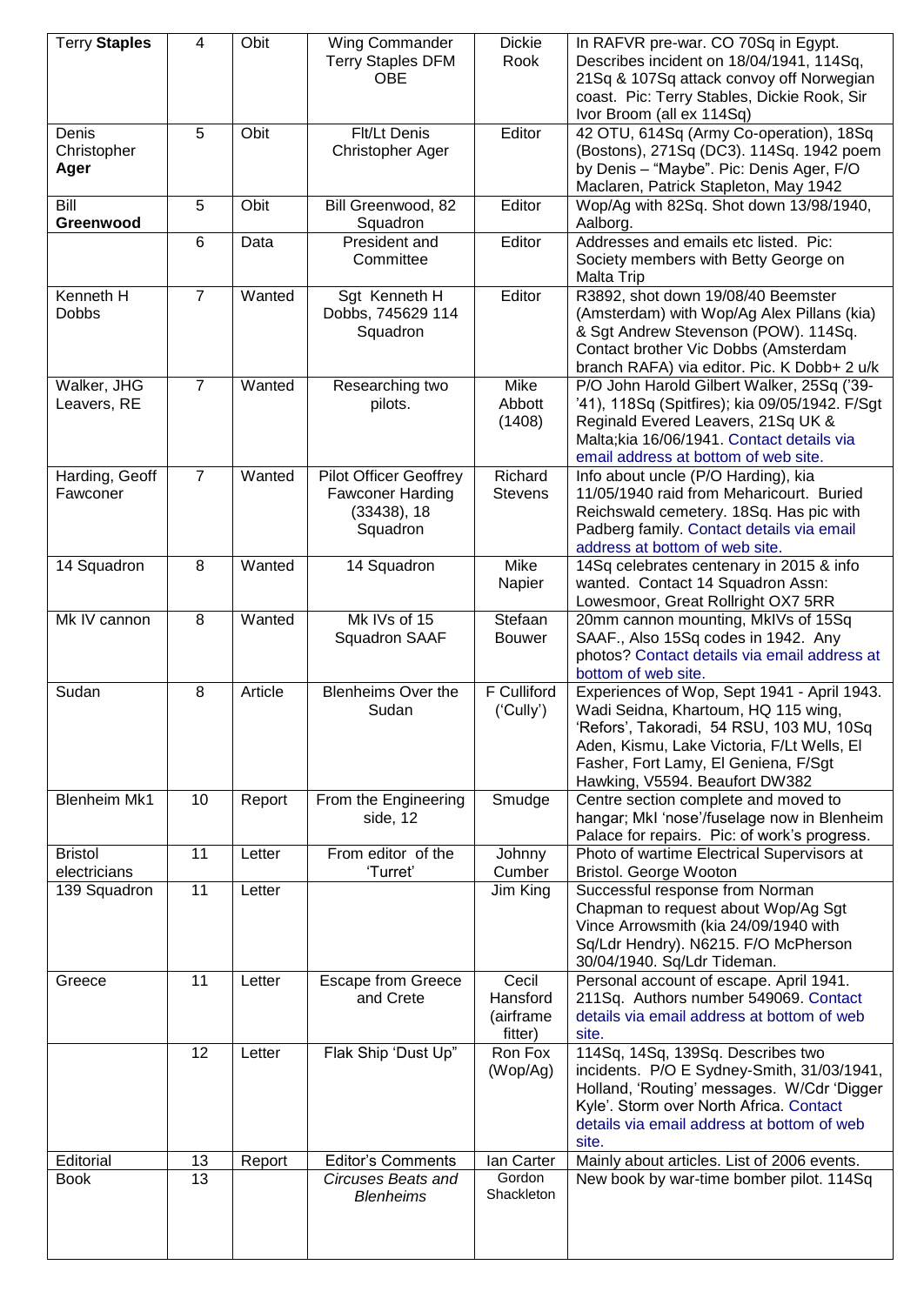| 62 Squadron                   | 14 | Article | 62 Squadron                                 | S Fielding       | Describes 62Sq incident about 09/12/1941<br>at Alor Star, N Malaya. Butterworth. Cyril<br>Rich (Wop/Ag), Sgt Gordon Calder ('Paddy',<br>obs), Sq/Ldr ASK Scarf ('Pongo') kia.<br>Singora. Tengah (Singapore island).<br>Heenan, the spy! Pic: L1108, crashed |
|-------------------------------|----|---------|---------------------------------------------|------------------|--------------------------------------------------------------------------------------------------------------------------------------------------------------------------------------------------------------------------------------------------------------|
| Sandakan                      | 15 | Report  | Sandakan Memorial<br><b>Windows Project</b> | Editor           | Including summary of Sandakan story of<br>POWs in North Borneo. Steve Mockridge,<br>List 211Sq North Borneo POWs who died.<br>Pic: plaque @ POW chapel, St Michael's<br>church, Sandakan, N Borneo.                                                          |
| <b>BB</b> potted<br>histories | 16 | Data    | <b>Blenheim Serials</b><br>(Mk.I) continued | Graham<br>Warner | BB Mk 1: K7154, K7155, K7156, K7157,<br>K7158, K7159, K7160, K7161, K7162,<br>K7163, K7164, K7165, K7166, K7167,<br>K7168, K7169, K7170 (Pic of 61Sq's K7170<br>on 08/05/1938)                                                                               |

 $\overline{\phantom{a}}$ 

| <b>Topic</b>                         | Page           | <b>Type</b> | <b>Title</b>                                                    | <b>Author</b>                     | <b>Notes &amp; Search Words</b>                                                                                                                                                                                                            |
|--------------------------------------|----------------|-------------|-----------------------------------------------------------------|-----------------------------------|--------------------------------------------------------------------------------------------------------------------------------------------------------------------------------------------------------------------------------------------|
|                                      |                | Report      | President's Message                                             | Graham<br>Warner                  | Review of events of Blenheim Society in<br>2005.                                                                                                                                                                                           |
|                                      | $\mathbf{1}$   | Report      | Chairman's Report                                               | Andrew<br>Pierce                  | Thanks to Kevin Rowley; welcome to Tony<br>Lowe. Book launch (see below)                                                                                                                                                                   |
|                                      | $\mathbf 1$    | Data        | Get the Blenheim<br><b>Flying Draw</b>                          |                                   | Lists the 2005 draw winners                                                                                                                                                                                                                |
|                                      | $\overline{2}$ | Data        | Membership                                                      |                                   | New members & absent friends. RIP:<br>George Checketts (18/10/2005), George<br>Miles Harvey (13/09/2005), W M Lingham<br>(30/09/2005), H D Stevens, Douglas Baker,<br>Gordon Wallace (30/07/2004), G/Cpt KP<br>Smales DSO DFC (27/09/2005) |
| Peter Cundy                          | 3              | Obit        | W/Ddr Peter Cundy<br>DSO, DFC, AFC, TD                          | Graham<br>Warner                  | 53Sq Costal Command. 27/12/1940 V5399<br>Berck-sur-Mer. Wop/Ag Sgt J Hill, Twin<br>Mike Cundy with 13Sq kia May 1942. Pic:<br>P/O Peter Cundy & crew: Sgt R Fabel, Sgt<br>Graham (Jock).                                                   |
| A Hill (Joe)                         | $\overline{3}$ | Obit        | Sq/Ldr A 'Joe' Hill                                             | Graham<br>Warner                  | 254Sq coastal command @ Sumburgh. In<br>Norwegian Campaign, shot down Stavanger,<br>R3622 25/06/1940 (as N3604) POW Stalag<br>Luft III. Died 02/08/2005                                                                                    |
| Charlie<br><b>Bladen</b>             | 3              | Obit        | Charlie Bladen                                                  | Bram &<br>Eric<br><b>Birchall</b> | No 5 COTU. F/Sgt Oughton, Sgt Birchall.<br>17/07/1941. F/Sgt Manning, Norman Spark<br>(nav), 42Sq @ Leuchars. 47Sq in Western<br>Desert, Prosperina, Ceylon, 22Sq, Burma.<br>'Painting 'Rommel's Last Tanker' @ RAF<br>Lyneham.            |
| C J<br><b>Braithwaite</b><br>(Pin)   | 3              | Obit        | C J Braithwaite                                                 | <b>Bram</b>                       | No 1 AFTU in India, Ray Shepherd (Chief<br>Engineer)                                                                                                                                                                                       |
| <b>Aifon Evans</b>                   | $\overline{4}$ | Wanted      | Info on Sgt Aifon<br>Evans, 82Sq, kia<br>13/07/1940.            | Editor                            | Brother wants info on Sgt Evan, kia age 18,<br>on raid of Amsterdam in R3701. Other crew<br>POWs: Pilot Sgt D Adams, Obs Sgt A Avery.<br>Contact details via email address at bottom<br>of web site.                                       |
| <b>Sydney Lewis</b><br><b>Bennet</b> | 4              | Wanted      | Sgt Pilot Sydney<br>Lewis Bennett,<br>211Sq, kia<br>31/12/1940. | Editor                            | Shot down returning Valona (Albania) raid in<br>L1540. Crew killed. Nephew wants info re<br>operation. CL Bennett, Ivy House, Paddock<br>Lane, CW3 0DP. Crew also with 114 AASF.<br>Pic: Sgt Pilot Bennett.                                |
| <b>Bristol Turret</b>                | $\overline{4}$ | Wanted      | Elvington Air<br>Gunners                                        | Editor                            | Bristol turret or parts for Air Gunners'<br>Memorial Rm. Contact 'Bram' via Ed. Pic:<br>Air ministry diagram Centre Gun Turret,<br>Bristol type B1, MkV                                                                                    |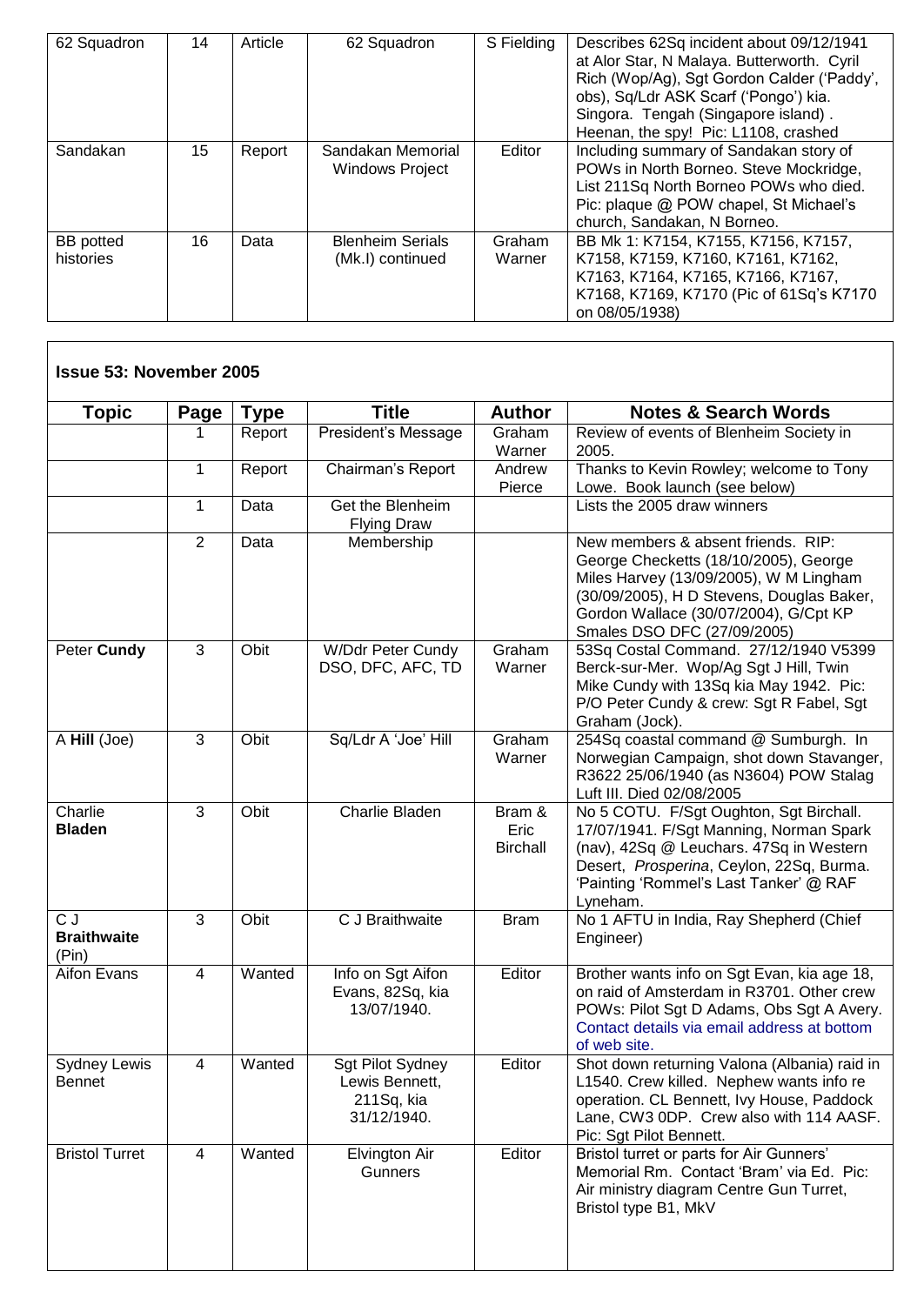| Blenheim                 | 5              | Data    | President and                |                | Names and contact details of 7 society                                                 |
|--------------------------|----------------|---------|------------------------------|----------------|----------------------------------------------------------------------------------------|
| Society                  |                |         | Committee                    |                | 'officials' and 4 committee members                                                    |
| <b>Blenheim Mk1</b>      | 5              | Report  | From the Engineering<br>Side | Smudge         | ARC progress report - Bottom front & rear<br>spars fillted/skinned. Front 'D' section, |
|                          |                |         |                              |                | undercarriage, fuel tanks fitted. 2 unused                                             |
|                          |                |         |                              |                | wheels found in Canada.                                                                |
| 'The Bristol             | 6              | Report  | <b>Blenheim Palace</b>       | Editor         | Graham Warner, George Checketts, Ken                                                   |
| Blenheim: a              |                |         | Book Launch                  |                | Spells, 'Dickie' Rook, Hal Randall, Charles                                            |
| Complete                 |                |         | (Aug 2005)                   |                | Patterson, Ian Blair, George Williams, Phillip                                         |
| History' by              |                |         |                              |                | Fenton, Jack Bennett, Don Knight, Arthur                                               |
| Graham                   |                |         |                              |                | Rogers, Sir Michael Beetham. Jim Richmond                                              |
| Warner (2 <sup>nd</sup>  |                |         |                              |                | found brother Jack Richmond DFM (Obs) on                                               |
| edition)                 |                |         |                              |                | p489, kia Libyan Desert, 11Sq                                                          |
| Re-equipping             | $\overline{7}$ | Letter  | Letters to the Editor        | Ron            | 64Sq(F), Church Fenton. 1938 re-equipped                                               |
| with                     |                |         |                              | Wright         | with 2 <sup>nd</sup> hand Blenheim L1168 (with pic). CO                                |
| Blenheims:               |                |         |                              |                | Sq/Ldr Heber-Percy. Bristol rep, Mr                                                    |
| riggers view.            |                |         |                              |                | Cheesewright, George Shepherd (rigger &                                                |
|                          |                |         |                              |                | Ag, kia Battle of Britain). Lost L1476 Jan                                             |
|                          |                |         |                              |                | 1939, Sykes Moss, Glossop. F/O Robinson                                                |
|                          |                |         |                              |                | (pilot), P/O Thomas (pas), Ag W McAdam                                                 |
|                          |                |         |                              |                | (Wally). Empire Air Day. 72Sq. F/Sgt Hey,<br>Martlesham Heath. If at Takoradi 1941-43, |
|                          |                |         |                              |                | please contact Ron via Ed.                                                             |
| Locating crash           | $\,8\,$        | Letter  | Letter from Jack             | Jack           | L8738, 21Sq, crashed14/05/1940. Pilot Sgt                                              |
| site in                  |                |         | Bartley of 21                | <b>Bartley</b> | John Outhwaite did belly land (kia few weeks                                           |
| Ardennes                 |                |         | Squadron                     | (Wop/Ag)       | later). Jack wounded & to hospital. David                                              |
|                          |                |         | (France 1940)                |                | Summers contacted JB ref James Waters                                                  |
|                          |                |         |                              |                | (nav). Appeal via French news-paper, Pierre                                            |
|                          |                |         |                              |                | Rogers knew crash site.                                                                |
| Recycled                 | 9              | Letter  | Letter from Jack             | <b>Jack</b>    | Lottery grant, 21Sq, M & Mme Camponar,                                                 |
| 'siege du                |                |         | Bartley, Blenheim            | <b>Bartley</b> | Aubigy-les-Pothees. M Gilbert Taton (ex-                                               |
| pilote'                  |                |         | L8738, on his visit to       |                | mayor L'Echelle). L8738 pilot seat in French                                           |
|                          |                |         | <b>Vraux 2005</b>            |                | farm shed. Sgt John Outhwaite.                                                         |
|                          | 9              | Report  | Vraux visit, July 2005       | Tony           | Day by day account and visit on 14/07/2005                                             |
|                          |                |         |                              | Tranter        | to La Maison Rouge, RAF control building at                                            |
|                          |                |         |                              |                | Vraux, 1939-40. Celebrations with Gerard                                               |
| Vincent                  | 10             | Letter/ | Letter from J D King,        | J D King       | Faux, Mayor M Michel Hannetal. 15Sq.<br>Read about Sgt Vincent Arrowsmith 521409,      |
| Arrowsmith               |                | Wanted  | membership No. 19.           |                | 139Sq(B) in Journal 52/19, who was his                                                 |
|                          |                |         |                              |                | Wop/Ag., after F/O McPherson DFC kia                                                   |
|                          |                |         |                              |                | 12/05/1940. Heard Arrowsmith died when                                                 |
|                          |                |         |                              |                | bomb exploded; is this true? Contact details                                           |
|                          |                |         |                              |                | via email address at bottom of web site.                                               |
| 18(B)                    | 11             | Letter  | Letter from 'Dinger'         | $18(B)$ Sqd    | Report of 18Sq(B)'s 90 <sup>th</sup> anniversary do.                                   |
| Squadon 90 <sup>th</sup> |                |         | Bell No 18(B)                | Assn Sec.      | Many ex-Blenheim attended. Oldest member                                               |
| Anniversary              |                |         | Squadron, RAF                |                | Alec McCurdy, also W/Cdr Holloway, AVM                                                 |
|                          |                |         | Odiham, Hants RG29           |                | David Niven. To join write to Assn                                                     |
|                          |                |         | 1QT                          |                | Secretary, 18(B) Sqn, RG29 1QT                                                         |
| Lucky charm              | 11             | Wanted  | George Checketts'            | Editor         | Pic: Joker card with signature of 13 OTU<br>Bicester 20/07/1940 - 09/10/1940. Any info |
|                          |                |         | LuckyCharm                   |                | on 13 named Wop/Ags?                                                                   |
| Thank you                | 12             | Letter  | More Letters to the          |                | From 2004 prize winners; George Morris &                                               |
|                          |                |         | Editor                       |                | Adam Warwick Hall.                                                                     |
| Douglas                  | 12             | Letter  | Letter from Douglas          |                | 18Sq, 13/03/1942 - 03/10/1945. Wattisham.                                              |
| Beagley,                 |                |         | K Beagley, ex                |                | W/Cdr Malcolm.                                                                         |
|                          |                |         | 1382293                      |                |                                                                                        |
| Kirkby                   | 12             | Letter  | Letter from Mick Ford        | Mick Ford      | Pic: Kirkby Cem, Isle of Romo, Mrs P                                                   |
| Cemetry                  |                |         | re F/Sgt A Guesford          |                | Vaughan, Theo Boilen's 'Blenheim Strike'                                               |
|                          |                |         |                              |                | (p224-5). Wattisham, Manston.                                                          |
| 110 Squadron,            | 13             | Article | Arthur Edgar 'Eddie'         | <b>Brian</b>   | Pic: 110Sq @ Wattisham May 1941 with 63                                                |
| Arthur Edgar             |                |         | Gibbs, 110 Squadron          | Gibbs          | aircrew + Nelson (dog). Sidney                                                         |
| Gibbs.                   |                |         |                              |                | Newborough (Obs) & Noel Cathles kia                                                    |
|                          |                |         |                              |                | Malta, Catania War Cem. 17/05/1941                                                     |
|                          |                |         |                              |                | incident Trapani Harbour. Quotes from<br>110Sq bk, transcript of events (from Iris     |
|                          |                |         |                              |                | Bonner) & Log Book entries (AEG & SN). BB                                              |
|                          |                |         |                              |                | 3772. Contact details given.                                                           |
|                          |                |         |                              |                |                                                                                        |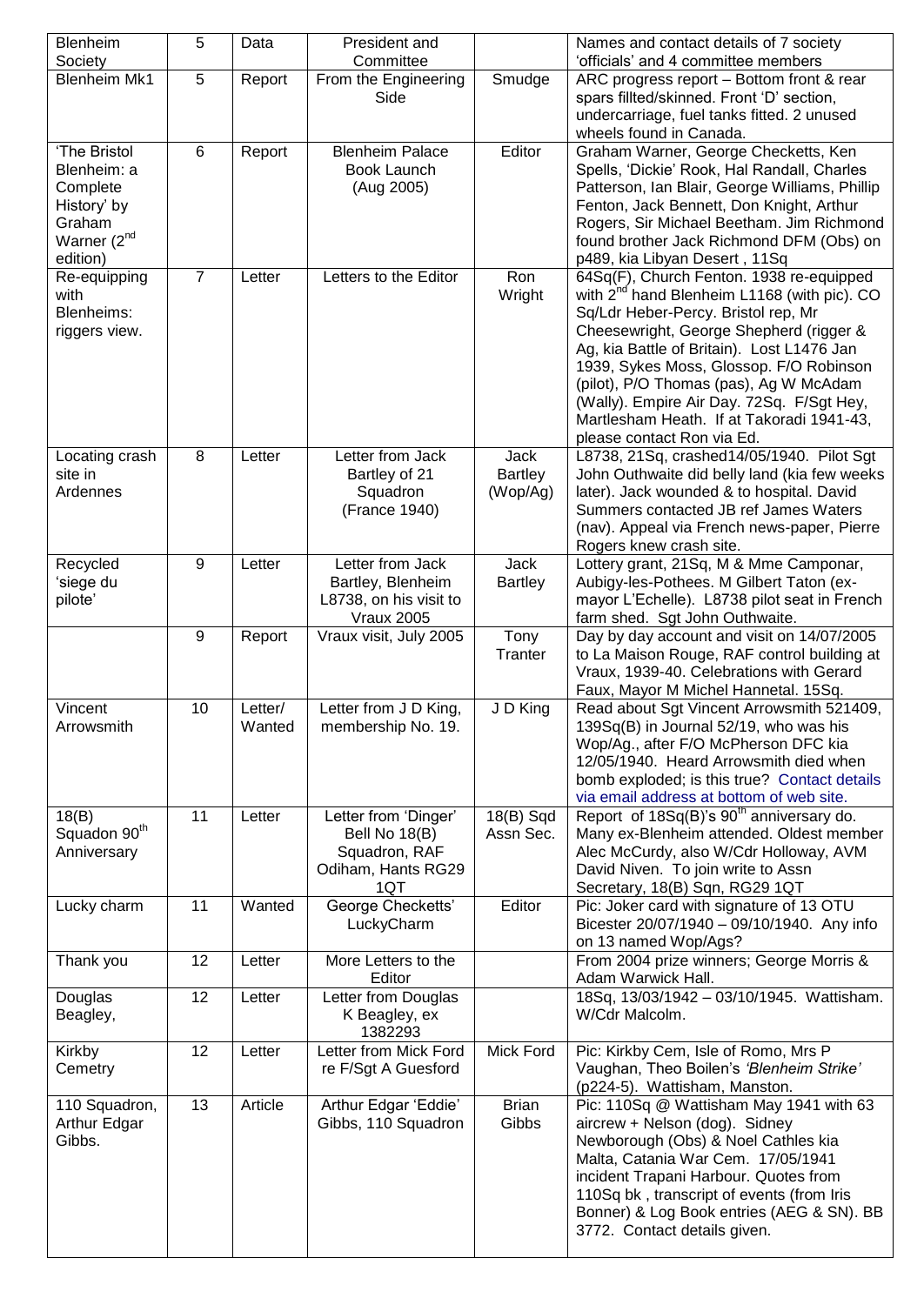| 2005 Society<br>review         | 14 | Report | Review of the Year                                           | Andrew<br>Pierce | Review of the Blenheim Society activities in<br>2005.                                                                                                                       |
|--------------------------------|----|--------|--------------------------------------------------------------|------------------|-----------------------------------------------------------------------------------------------------------------------------------------------------------------------------|
|                                | 15 |        | From the Editor                                              | lan Carter       | Pics: 'Fly with the RAF' newspaper<br>recruitment ad 1940/1 with 22Sq Beaufort &<br>crew. Ron Bramley, Albert Gregory (ex<br>219Sq) @ Elvington Air Gunner's Day            |
| Ramsgate<br>Memorial<br>Plaque | 15 | Letter | Proposed memorial<br>to 600 Squadron<br><b>Blenheim Crew</b> | John<br>Rowe     | 600Sq, 08/08/1940, L8665, F/O Dennis<br>Neve Grice, Sgt Francis J Keast (Ag), John<br>B W Warren (AC1). All kia after avoiding<br>crash on Ramsgate. Progress and contacts. |
| <b>BB</b> potted<br>histories  | 16 | Data   | <b>Blenheim Serials</b><br>(Mk.I) continued                  | Graham<br>Warner | BB Mk 1: K7139, K7140, K7141, K7142,<br>K7143, K7144, K7145, K7146, K7147,<br>K7148, K7149, K7150, K7151, K7152,<br>K7153 (Pic of K7147)                                    |

| <b>Topic</b>                                              | Page           | <b>Type</b> | <b>Title</b>                                                                 | <b>Author</b>                 | <b>Notes &amp; Search Words</b>                                                                                                                                                                                                                                                                                  |
|-----------------------------------------------------------|----------------|-------------|------------------------------------------------------------------------------|-------------------------------|------------------------------------------------------------------------------------------------------------------------------------------------------------------------------------------------------------------------------------------------------------------------------------------------------------------|
|                                                           |                | Report      | Chairman's<br>Comments-<br>Summer 2005                                       | Andrew<br>Pierce              | Welcomes Jim Dale to Committee & Ian<br>Carter to replace Ron Bramley as editor<br>(joint eds this journal). Pic: 60Sq, convert<br>from Wapitis to BBs 03/01/1939, Ambala                                                                                                                                        |
|                                                           | $\overline{2}$ | Report      | AGM April 2005                                                               | <b>Editors</b>                | Thanks Lady Broom for raffle prizes, Ron<br>Scott for sale stalls, Charlie Brown's talk.<br>640 members, incl 250 worked with BBs                                                                                                                                                                                |
| F/Lt Gwilym<br>Lewis (Taffy)                              | $\overline{2}$ | Wanted      | Peter Lewis                                                                  |                               | Info wanted about his father, a pilot with<br>226Sq, 12/08/1941. Contact details via email<br>address at bottom of web site.                                                                                                                                                                                     |
| 203 Squadron                                              | 2              | Wanted      | <b>Stephen Darlow</b>                                                        |                               | Writing bk on East Africa/Iraq 1940/41. Role<br>of 203Sq, esp W/Cdr James Maitland<br>Nicholson Pike. Contact details via email<br>address at bottom of web site.                                                                                                                                                |
| W/O Vernon<br>Richardson<br>Marsh (Rick),<br>105 Squadron | $\overline{2}$ | Wanted      |                                                                              |                               | Son wants info about father VR Marsh,<br>105Sq, mentioned in Battle Axe Blenheim<br>by SR Scott. Contact details via email<br>address at bottom of web site.                                                                                                                                                     |
| 60 Squadron,<br>Zentsuji POW                              | 2              | Wanted      | F/Lt William Bowden                                                          |                               | W Bowden (Canadian), 60Sq, downed in<br>L4913, 08/12/1941, Gulf Siam. 1 <sup>st</sup> Jap POW<br>airman. Rescued 12D camp Mitsushima<br>Sept '45. Contact details via email address<br>at bottom of web site.                                                                                                    |
| Catterick<br>incident                                     | $\overline{2}$ | Wanted      | 219 Squadron?                                                                |                               | ?in 1940 2 BBs slid on ice onto A1. Info to<br>Neil Clennell, Contact details via email<br>address at bottom of web site.                                                                                                                                                                                        |
| Blenheim<br>Society                                       | 3              | Data        | President and<br>Committee                                                   |                               | Names and contact details of 7 society<br>'officials' and 4 committee members                                                                                                                                                                                                                                    |
|                                                           | 3              | Data        | Membership                                                                   |                               | New members & absent friends. RIP: Bill<br>Dauncey (114Sq, Mar '05), Peter Russell<br>(09/05/2005), DH Cooper (Oct '04), Mrs D<br>Hardy, Phillip Maclagan, J Adams.                                                                                                                                              |
| John Cumber                                               | 4              | Obit        | Obituary - John<br><b>Cumber DFC</b>                                         | Ron<br><b>Bramley</b><br>(Ed) | 59Sq, Wop/Ag then pilot. Air Gunners Assn<br>(Torbay & S Devon) & RAFA. Died<br>13/03/2005. Pic: with aircrew & BB IV.                                                                                                                                                                                           |
| W/Cdr F<br><b>Burton</b>                                  | 4              | Obit        | Obituary – Wing<br>Commander "Bertie"<br>Burton (20/11/1921 -<br>28/04/2005) | Ron<br><b>Bramley</b><br>(Ed) | Joined RAF West Drayton 21/02/1944,<br>trained Wop/AG. RAF Watton, 21Sq then<br>Lossiemouth & Norwegian campaign. Jan<br>'41 on Takoradi route for 2 yrs & delivered<br>BBs to Palembang. Later in N Africa & Italy.<br>To UK in 1944 as flying instructor at Crosby-<br>on-Eden. Married LAC Christina Clayton. |
| S/Idr Peter<br><b>Saunders</b>                            | 5              | Obit        | <b>Obituary S/Ldr Peter</b><br>Saunders                                      | Editor                        | Obs with 226Sq, Wattisham, flying<br>Blenheims. Son has log book, etc                                                                                                                                                                                                                                            |
|                                                           | 5              |             | From the Editor                                                              | Ron<br><b>Bramley</b>         | Will continue as Air Guners News editor, but<br>'over and out' from Bram as Blenheim<br>Society editor.                                                                                                                                                                                                          |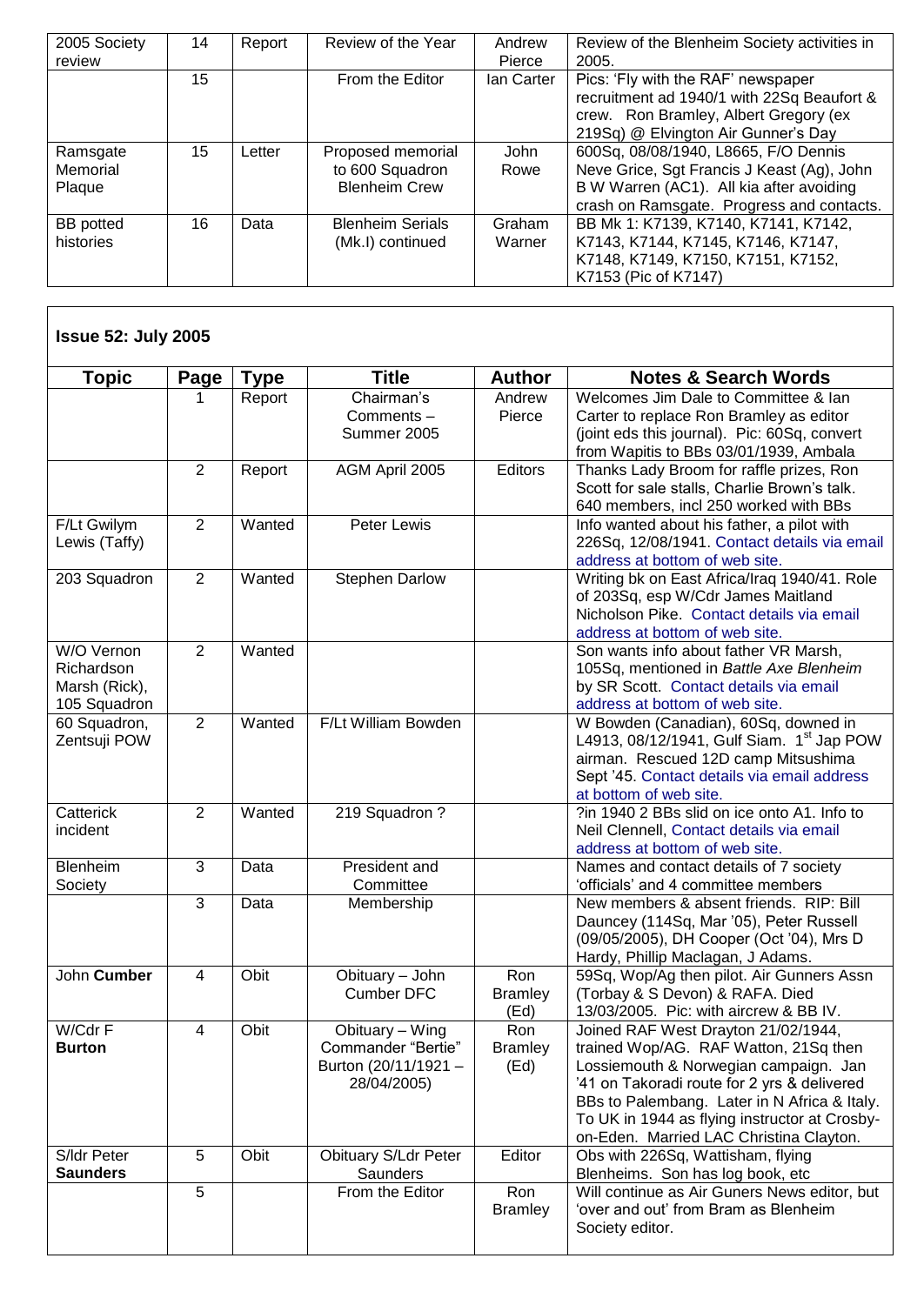|                                                                          | 5              |        | From your new<br>(sprog) Editor                      | lan Carter                                     | lan introduces himself, his interests in<br>Blenheims, esp Greece, Western Desert &<br>Far East (1942) and 211Sq. Thanks to<br>Bram and rest of committee.                                                                                                                                                                                                                                                           |
|--------------------------------------------------------------------------|----------------|--------|------------------------------------------------------|------------------------------------------------|----------------------------------------------------------------------------------------------------------------------------------------------------------------------------------------------------------------------------------------------------------------------------------------------------------------------------------------------------------------------------------------------------------------------|
| Book Launch                                                              | 6              |        | <b>Forthcoming Events</b><br>and Airshows 2005       |                                                | 14/08/2005 at Blenheim Palace 2 <sup>nd</sup> edition<br>Graham Warner's Bristol Blenheim-a<br>Complete History (pub Crecy) launched.<br>Forward by MRAF Sir Michael Beetham.<br>GW will sign copies. Complete list of 2005<br>events. Pic: BB L4854, 'C' Flt 53Sq.                                                                                                                                                  |
| <b>Blenheim Mk1</b>                                                      | $\overline{7}$ | Report | From the Engineering<br>side                         | Smudge                                         | Repair of centre section and front spars<br>continues & skin on starboard tank ready for<br>fitting. One u/c oleos complete; wheels sent<br>for crack testing. Engine parts still being<br>rescued.                                                                                                                                                                                                                  |
| <b>BB K7161</b>                                                          | $\overline{7}$ | Letter | From the Editor                                      | Editor                                         | Roy Harris remembers Meir aerodrome<br>(Staffs) and flight in BB K7161 @ age 14.<br>Pic: 18Sq BB IV low over Holland to attack<br>Rotterdam, 16/07/1941                                                                                                                                                                                                                                                              |
| <b>RAF</b> stations<br><b>Bircham</b><br>Newton,<br>Docking &<br>Langham | 8              | Letter | <b>RAF Bircham Newton</b><br><b>Memorial Project</b> | Neil Grant,<br>Brian Hall,<br>David<br>Jacklin | Buildings of RAF station still very<br>recognisable. Memorial trust set up and<br>heritage room on site offered by owners<br>(CITB). Need £1,000 for charity status to<br>apply for Gift Aid. Contact details given.                                                                                                                                                                                                 |
|                                                                          | 9              | Letter | Three times in the<br>drink                          | Ron<br>Scholdfield                             | A story remembered from 13 OTU, Bicester<br>about 21Sq Obs 'Geordie' Brown's 3<br>soakings in 1941                                                                                                                                                                                                                                                                                                                   |
|                                                                          | 9              | Letter | Hanging about over<br>Salisbury Plain                | Peter<br>Rackcliff                             | Raised £615 for Royal Star and Garter<br>Home with sponsored tandem parachute<br>jump with Robin Durie. Inspired by Charlie<br>Hankin BEM (ex Black Watch) and W/Cdr<br>Lionel Cohen who awarded DFC aged 69.<br>Pic: of jump & landed                                                                                                                                                                               |
| <b>HAG Ferre</b>                                                         | 10             | Letter | Memories of<br><b>Blenheims</b>                      | Ringo<br><b>Steele</b>                         | 01/01/1940. Henry Arthur George Ferre<br>(Wop/AG) survived a crash in France when<br>BB ran out of fuel. Pilot and navigator killed.<br>Ringo was sleeping in nearby barn with<br>Blany & Robby.                                                                                                                                                                                                                     |
| <b>TJ Denny</b>                                                          | 10             | Letter |                                                      | T James<br>Denny                               | Ref 49/13. 42Sq Feb '43 Yelhanka. Joined<br>BB sqd with John Moss (Nav) & Dennis Hall<br>(Wop/AG). On op to Pinlebu 04/04/1943,<br>07/04/1943 & Indaw raid (02/05/1943),<br>Makalagan (14/07/43), Mawlaik<br>(04/08/1943). Converted to Hurricans then<br>to Palel in Imphaal valley. Later Ranchi with<br>177Sq - 50% aircrew losses in 12 months.<br>Sent copy of Mayfly sheet for 26/03/1943.<br>Contact details. |
| Paul Briggs by<br>son.                                                   | 11             | Letter | Letter to Editor from<br>new member                  | Simon<br><b>Briggs</b>                         | Paul Briigs, obs, flew with Derek Kennedy<br>(pilot) & Charles Edgar, Wop/AG, 66<br>missions in 59Sq from Aug '40. Lannion on<br>08/11/1940; 23/02/1941 shipping at Brest;<br>11/05/1941 tanker sank. 16/06/1941 Circus<br>No 13 on Boulogne. Oberst Pips Priller.<br>POW in Oflag IX A/H, Oflag VI B, Oflag XXI<br>B, Stalag Luft III & cold march west from<br>Poland '45. Research help from lan<br>Robinson.     |
|                                                                          | 11             | Data   | Note: other Blenheim<br>Boys at Stalag Luft III      | Editor                                         | S/Ldr Len Trent, VC, DFC XVSq (15Sq)<br>S/Ldr Roger Bushell CO 92Sq                                                                                                                                                                                                                                                                                                                                                  |
| <b>BB T2254</b>                                                          | 12             | Letter | Letter to Editor from<br>new member                  | Walter<br>Lindekens<br>(from<br>Adriaan)       | BB T2254 of 13Sq crashed in Adriaan,<br>Belgium where crew buried. Crew F/O PH<br>Looker 45339 RAF, F/Sgt WG O'Neill<br>404496 RNZAF, Sgt GW Cox 1381469<br>RAFVR. Left RAF Wattisham 2350 on<br>25/06/1942 to Venlo, Holland. Shot down by<br>Obit Reinhold Knacke. More facts on T2254<br>wanted + photo. Contact via Ed.                                                                                          |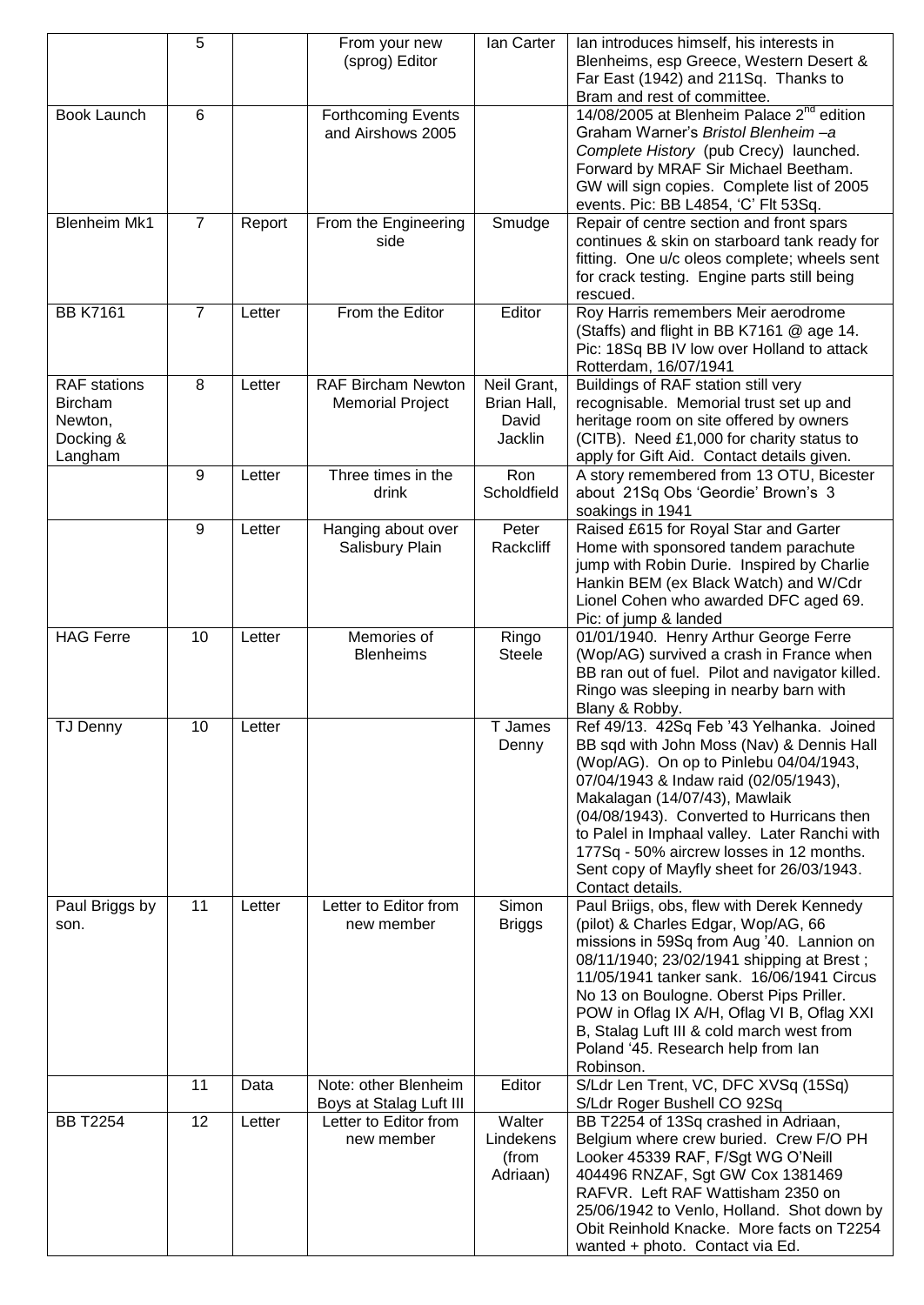| F/Lt Peter<br>Simmons<br>(pilot) | 12 | Letter  | We Shall Be There<br>(Nous y serons). A<br>History of 107<br>Squadron, RAF,<br>1918-1963               | A<br><b>Butterworth</b>             | Ref 51/14. A Butterworth quotes extracts<br>from his book (not published, but typescript<br>available Bentley Priory, HA7 3HH; RAF<br>Museum Hendon; & 107Sq Assn).<br>10/02/1941 raid on Hanover. 40 BB from<br>18Sq, 21Sq, 105Sq, 107Sq, 110Sq. F/Lt<br>Simmons in BB R3871. Also other ref in<br>book to Peter Simmons                                                                                                                                                                                                                                                                                                                                                                                                                                  |
|----------------------------------|----|---------|--------------------------------------------------------------------------------------------------------|-------------------------------------|------------------------------------------------------------------------------------------------------------------------------------------------------------------------------------------------------------------------------------------------------------------------------------------------------------------------------------------------------------------------------------------------------------------------------------------------------------------------------------------------------------------------------------------------------------------------------------------------------------------------------------------------------------------------------------------------------------------------------------------------------------|
|                                  | 12 |         | 27 Squadron<br>Reunion                                                                                 | Editor                              | Reunion at Odiham om 24/08/2005. Contact<br>F/Lt R Paton via Smudge                                                                                                                                                                                                                                                                                                                                                                                                                                                                                                                                                                                                                                                                                        |
|                                  | 13 | Letter  | Remembering the<br>Old Days                                                                            | <b>Bob Slight</b>                   | Celebrating end war in Japan on Empress<br>Line returning to UK, and stories of posting<br>to 7 FIS at Upavon & service humour.                                                                                                                                                                                                                                                                                                                                                                                                                                                                                                                                                                                                                            |
|                                  | 13 | Poem    | <b>Gremlins</b>                                                                                        | William<br>Telford<br>Fallon (Bill) | Bill, who wrote this evocative poem, was a<br>Blenheim pilot, 113Sq. He died in 2004                                                                                                                                                                                                                                                                                                                                                                                                                                                                                                                                                                                                                                                                       |
| Circus Ops<br>1941               | 14 | Letter  | Reminiscences of<br>Blenheim 'Ops'<br>(part two):<br>Amphitheatre of the<br>Skies - A Blenheim<br>Saga | <b>Eric Atkins</b>                  | Describes Circus Ops - with Blenheims 'as<br>bait'. 2 Group Blenheim loss rate 30% in Aug<br>'41. 13/10/1941, 139Sq, Horsham. Crew<br>(all Sgt) Obs Jock Sullivan (kia over<br>Budapest), Wop/Ag Bill Harrison, pilot Eric<br>Atkins (Tommy). 2nd op to Marzingarbe,<br>France. Vivid description of the flight.                                                                                                                                                                                                                                                                                                                                                                                                                                           |
| Battle of<br><b>Britain</b>      | 15 | Letter  | <b>Fighter Blenheims</b><br>during the Battle of<br><b>Britain</b>                                     | G/Cpt RC<br>Haine                   | In praise of the part played by Blenheims in<br>the Battle of Britain 10/07/1940-31/10/1940.<br>23Sq, 25Sq, 29Sq, 219Sq, 600Sq, 604Sq.<br>Coastal 235Sq, 236Sq, 240Sq. 2,000<br>sorties in 15 wks, 28 kia. Hazards of night<br>flying in 1940                                                                                                                                                                                                                                                                                                                                                                                                                                                                                                              |
|                                  | 16 | Letter  | Thanks for gift                                                                                        | Jim<br>Nicolson                     | Thanks for a painting of Hurrican flown by<br>Jim's uncle James Nicolson                                                                                                                                                                                                                                                                                                                                                                                                                                                                                                                                                                                                                                                                                   |
|                                  | 16 | Article | How to upset your<br>Wop/Ag                                                                            | Graham<br>Warner                    | Describes an amusing flying incident<br>concerning Ron Gillman (pilot), Sgt Ron<br>Weeks (Wop/Ag) and Sgt Ben Howlett (Obs)<br>involving a lost hatch and aborted jump.<br>114Sq, 107Sq.                                                                                                                                                                                                                                                                                                                                                                                                                                                                                                                                                                   |
| Wattisham                        | 17 | Report  | Wattisham at War<br>1939-1945                                                                          | Ron<br><b>Bramley</b>               | History: land purchased 01/04/1937. W/Cdr<br>OR Gayford took charge 06/04/1939 with<br>107Sq & 110Sq of 83 wing, No 2 Group BC.<br>First war-time bombing raid 04/09/1939 of<br>Keil. F/Lt Doran. 11 deaths on raid of<br>01/11/1940. In 1941/2 also base for BB of<br>13Sq, 18Sq, 86Sq, 226Sq & 236Sq.<br>12/006/1942 Champs d'Elysees flight.<br>30/05/1942 part of 1,000 bomber raid on<br>Cologne. US 12 <sup>th</sup> Air Force there in late<br>1942, Operation Torch. Supply depot '43 -<br>'45; celebrities Glenn Miller, Bob Hope, Bing<br>Crosby. May'44 479 <sup>th</sup> Fighter Group Lt Col<br>Kyle L Riddle (Riddle Raiders). Then Col<br>Hubert Zemka. 29/06/1944 Cpt Jeffrey.<br>25/04/1945 Lt H Thompson. Returned to RAF<br>06/01/1946. |
| Wattisham                        | 19 | Report  | Wattisham Airfield<br>Memorial                                                                         |                                     | After 3 years work the Memorial was<br>unveiled 15/05/2005 to commemorate 200<br>airman who died. Attended by 300+ people.<br>Wattisham Airfield Museum thanks many<br>project supporters, esp Maggie Aggiss & Sgt<br>Beasley. Wattisham today provides support<br>to 16 Air Assault Brigade. Pics: of Memorial<br>Stone, and of Wreath laying. 110Sq F/Sgt<br>Arthus Guesford kia Op Channel Stop in<br>1941. His wife, Mrs Vaughan, laid Blenheim<br>Soc wreath.                                                                                                                                                                                                                                                                                         |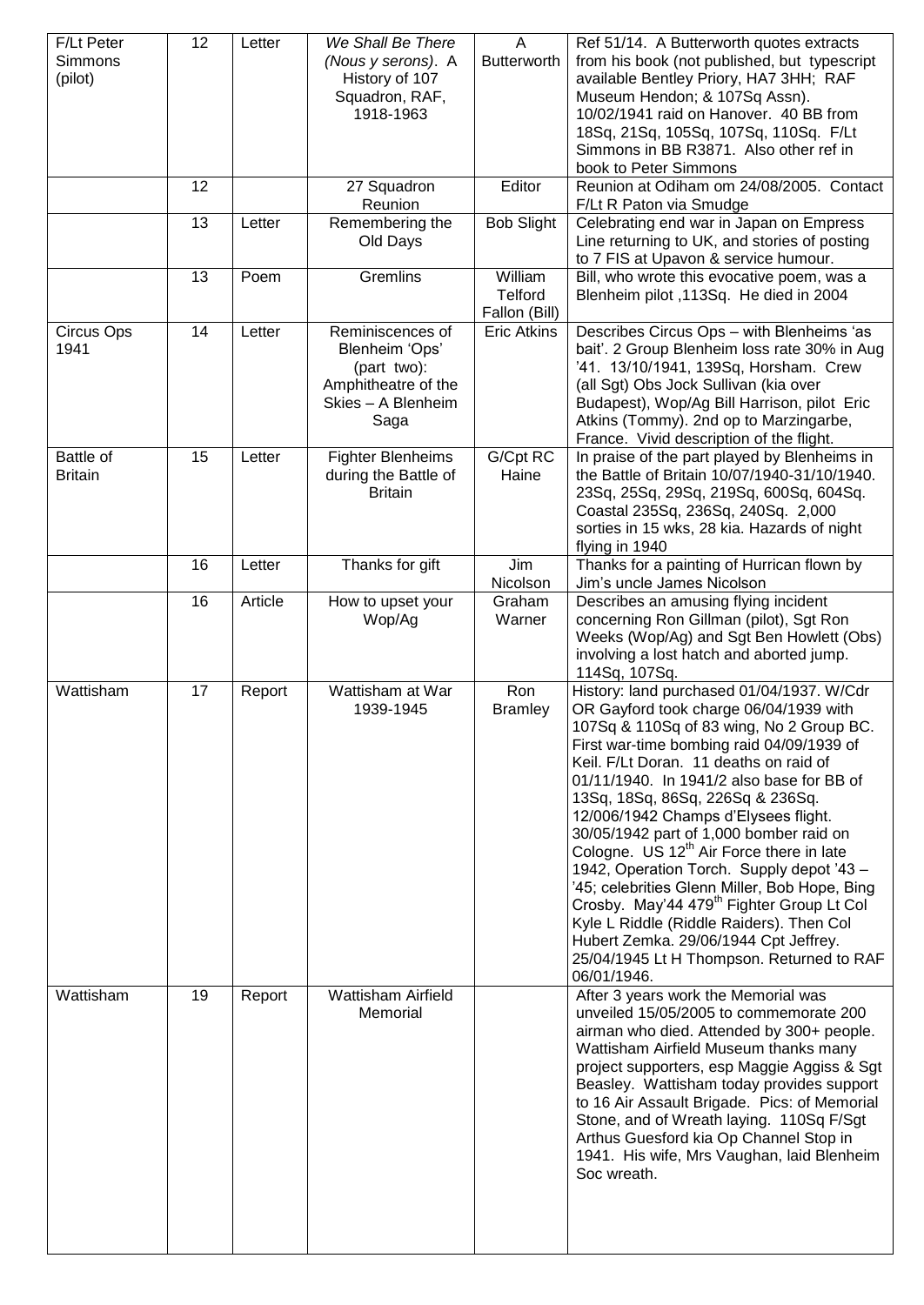|                               |    | Report | Out of the Blue                             | Editor           | Reports visit by Michael Selby with letter<br>from Cpl Vincent Arrowsmith 521409, 139Sq<br>(B), RAF Wyton, dated 14/09/1939 about 1 <sup>st</sup><br>flight across German border. Kia<br>24/09/1940. Pic: Cpt Vincent & Claire. |
|-------------------------------|----|--------|---------------------------------------------|------------------|---------------------------------------------------------------------------------------------------------------------------------------------------------------------------------------------------------------------------------|
| <b>BB</b> potted<br>histories | 20 | Data   | <b>Blenheim Serials</b><br>(Mk.I) continued | Graham<br>Warner | BB Mk 1: K7125, K7126, K7127, K7128,<br>K7129, K7130, K7131, K7132, K7133,<br>K7134, K7135, K7136, K7137, K7138. Pic of<br>K7133, Sq44, Waddington 17/10/1937.                                                                  |

## **Issue 51: March 2005**

 $\overline{\phantom{a}}$ 

| <b>Topic</b>                 | <b>Page</b>    | <b>Type</b> | <b>Title</b>            | <b>Author</b>              | <b>Notes &amp; Search Words</b>                                                           |  |  |
|------------------------------|----------------|-------------|-------------------------|----------------------------|-------------------------------------------------------------------------------------------|--|--|
|                              | 1              | Report      | Chairman's              | Andrew                     | Guest speaker at AGM Charlie Brown on                                                     |  |  |
|                              |                |             | Comments                | Pierce                     | 'Spitfire v the Me 109'. New society stall at                                             |  |  |
|                              |                |             |                         |                            | Abingdon & Woodchurch airshows                                                            |  |  |
|                              | 1              | Pic         |                         |                            | 15Sq L8852, missing 28/05/1940                                                            |  |  |
| <b>Guy Penrose</b><br>Gibson | $2 - 3$        | Article     | <b>Guy Gibson</b>       | Graham<br>Warner           | Three Blenheim pilots awarded VC: Hughie<br>Edwards (105Sq), Arthur Scarfe (62Sq),        |  |  |
|                              |                |             |                         |                            | Hugh Malcolm (18Sq). Edwards, Leonard                                                     |  |  |
|                              |                |             |                         |                            | Cheshire (35SQ, 76Sq, 617Sq) & Gibson all                                                 |  |  |
|                              |                |             |                         |                            | got VC, DSO & DFC. Gibson (83Sq, 29Sq,                                                    |  |  |
|                              |                |             |                         |                            | 106Sq, 14 OTU, 16 OTU, 51 OTU) also flew                                                  |  |  |
|                              |                |             |                         |                            | BBs. Formed Dam Buster 617Sq 1943, but                                                    |  |  |
|                              |                |             |                         |                            | kia 19/09/1944 in 627Sq Mosquito. Gibson                                                  |  |  |
|                              |                |             |                         |                            | wrote 'Enemy Coast Ahead'. Other famous                                                   |  |  |
|                              |                |             |                         |                            | ex-Blenheim boys: Ivor Broom, John<br>Cunningham, Sam Elworthy, 'Digger' Kyle,            |  |  |
|                              |                |             |                         |                            | Max Aitken, Basil Embry.                                                                  |  |  |
|                              |                |             |                         |                            | Pic: Gibson's 'certificates of qualification'                                             |  |  |
|                              |                |             |                         |                            | and flying log from 15-21/11/1940                                                         |  |  |
|                              | 3              | Report      | <b>Blenheim Scouts</b>  | Andrew                     | Letter to Ian Carter from 'The Blenheim                                                   |  |  |
|                              |                |             |                         | Pierce                     | Scouts' at Hartcliffe, Bristol, who have badge                                            |  |  |
|                              |                |             |                         |                            | showing BB on neckerchief (Pic)                                                           |  |  |
|                              | 4              | Report      | <b>Editors Report</b>   | Ron                        | Last issue as sole editor for 'Bram' who                                                  |  |  |
|                              |                |             |                         | <b>Bramley</b><br>& Andrew | thanks Committee for help. Andrew appeals<br>for continued & early submission to journal. |  |  |
|                              |                |             |                         | Pierce                     |                                                                                           |  |  |
|                              | $\overline{4}$ | Pic         | Air and ground make     |                            | Pic: from 'War Illustrated' 05/04/1940                                                    |  |  |
|                              |                |             | contact in the desert   |                            |                                                                                           |  |  |
| Blenheim                     | 5              | Data        | President and           |                            | Names and contact details of 7 society                                                    |  |  |
| Society                      | 5              | Data        | Committee<br>Membership |                            | 'officials' and 4 committee members<br>New members & absent friends. RIP: Don             |  |  |
|                              |                |             |                         |                            | James (110Sq, Dec '04), Mrs BE Lawson                                                     |  |  |
|                              |                |             |                         |                            | (30/10/2004), Peter Mullen (27/01/2005)                                                   |  |  |
| Fred Burton                  | 6              | Article     | A Blenheim              |                            | After joining RAF in Feb 1939 at West                                                     |  |  |
| ('Tich')                     |                |             | Wop/AG's interesting    |                            | Drayton, went to Uxbridge, Tayesbury, Jurby                                               |  |  |
|                              |                |             | career                  |                            | & Bicester training before joining 21Sq at                                                |  |  |
|                              |                |             |                         |                            | Watton. Also Lossiemouth in Sept 1940                                                     |  |  |
|                              |                |             |                         |                            | were mid-air collision with Wellington; P/O                                               |  |  |
|                              |                |             |                         |                            | Carson (pilot) & P/O Mansell (Obs) and AC2<br>Adams killed in N3564. Burton & F/Lt        |  |  |
|                              |                |             |                         |                            | Gauthier (pilot) sent 'abroad' on SS Empress                                              |  |  |
|                              |                |             |                         |                            | of Australia. From Liverpool to Freetown and                                              |  |  |
|                              |                |             |                         |                            | arrived Takoradi (Gold Coast) 13/02/1941.                                                 |  |  |
|                              |                |             |                         |                            | Describes supply route to Cairo, varied                                                   |  |  |
|                              |                |             |                         |                            | return journey, and lists makes of 128 planes                                             |  |  |
|                              |                |             |                         |                            | delivered safety in a year. Two crews (incl                                               |  |  |
|                              |                |             |                         |                            | F/Lt Pocock, SAAF) & Fred's (Les Millen,                                                  |  |  |
|                              |                |             |                         |                            | pilot, & Dickie Carr, Obs) left 05/10/1940 to<br>deliver 3 BB IVs to Singapore, then      |  |  |
|                              |                |             |                         |                            | Palembang. Describes route and return                                                     |  |  |
|                              |                |             |                         |                            | journey on SS Duchess of Bedford. Retired                                                 |  |  |
|                              |                |             |                         |                            | from RAF as W/Cdr 20/11/1974.                                                             |  |  |
|                              |                |             |                         |                            |                                                                                           |  |  |
|                              |                |             |                         |                            |                                                                                           |  |  |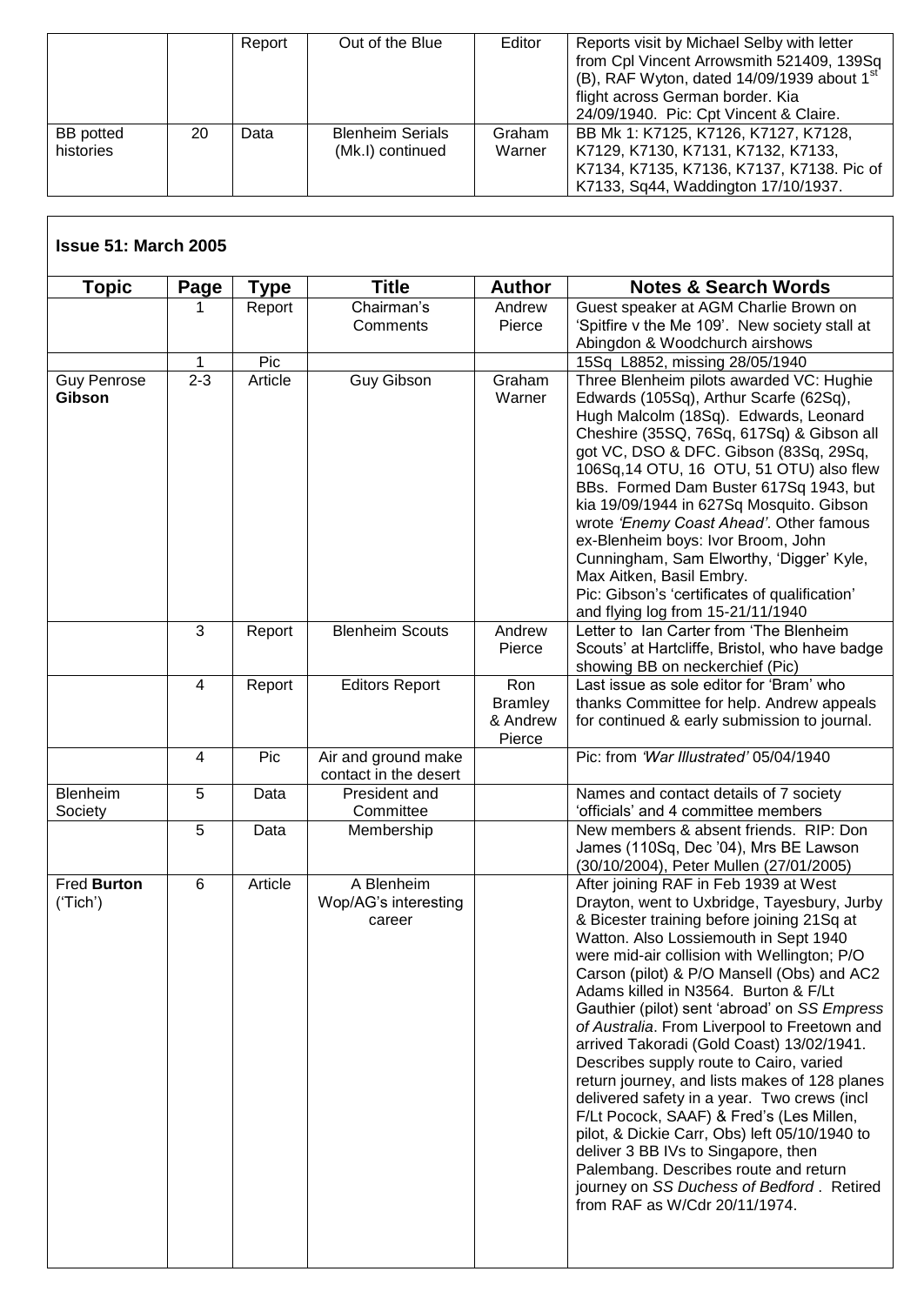|                              | $\overline{7}$ | Data    | Tentative list of<br>events and airshows<br>for 2005 | Andrew<br>Pierce      | Lists airshow and other events and plans for<br>stalls.                                                                                                                                                                                                                                                                                                                                          |
|------------------------------|----------------|---------|------------------------------------------------------|-----------------------|--------------------------------------------------------------------------------------------------------------------------------------------------------------------------------------------------------------------------------------------------------------------------------------------------------------------------------------------------------------------------------------------------|
|                              | $\overline{7}$ | Pic     | 'Blenheim Babes'                                     |                       | Pic: re-enactment group called 'Ops 1939-<br>45 Group' show three WAAFs in uniform.<br>Group performs at airshows. Request for<br>WAAF stories.                                                                                                                                                                                                                                                  |
| Shipping<br>Attacks 1941     | 8              | Letter  | Reminiscences of<br>Blenheim 'ops', part 1           | <b>Eric Atkins</b>    | After setting the background to shipping<br>'beats' to blockage Germany by Group 2,<br>Eric describes meeting his crew, Sgt Jock<br>Sullivan (obs) & Sgt Bill Harrison (Wop/AG)<br>on training at 17 OTU & being posted to<br>Oulton, Norfolk. The main part of the text<br>gives a vivid description of his first 'op' off<br>Nordeney Island, 15/10/1941, the flying<br>conditions, fears, etc |
| Wattisham                    | 9              | Report  | <b>Wattisham Memorial</b>                            | Ron<br><b>Bramley</b> | Notice for the unveiling of Wattisham<br>Memorial, 15/05/2005, Ringshall. See report<br>52/19. Pic:15Sq at Wattisham 1942                                                                                                                                                                                                                                                                        |
|                              | 9              | Pic     | Untitled                                             | Gerald<br>Coulson     | Sketch of Blenheim Mk IV being prepared for<br>flight.                                                                                                                                                                                                                                                                                                                                           |
|                              | 10             | Data    | <b>Merlins over Malta</b>                            | Andrew<br>Pierce      | Programme for the trip (22-27/09/2005) and<br>Malta airshow, with Hurricane and Spitfire, to<br>celebrate 60 <sup>th</sup> anniversary of end WWII.                                                                                                                                                                                                                                              |
|                              | 10             | Pic     | Start of a dog-fight?                                | Lord<br>Delamere      | Amusing cartoon, signed (possibly) 'Arthur<br>'42' (Arthur de Yarburgh-Bateson, Obs,<br>14Sq, in ME 1942 - info from GW)                                                                                                                                                                                                                                                                         |
| <b>Tom Paine</b><br>(Wop/AG) | 11             | Article | Memories                                             | Tom Paine             | Written in 1994 after Indus flooding brought<br>back memories of 110Sq and 1942. Journey<br>from RAF Lahore, via Multan, Dera Ghazi<br>Khan and NW Frontier region to Quetta in 4-<br>ton Thorneycroft, in a monsoon. Later an<br>eventful train journey to Karachi via flood<br>destroyed bridge at Shikapour.                                                                                  |
| XV squadron                  | 11             | Data    | Reunion                                              |                       | Annual reunion of 15Sq at RAF Lossiemouth<br>on 20/05/2005. Contact details via email<br>address at bottom of web site.                                                                                                                                                                                                                                                                          |
|                              | 12             | Data    | Visit to<br>Vraux/Champagne<br><b>July 2005</b>      | Tony<br>Tranter       | Programme for the 2005 visit to Vraux,<br>12/07/2005 to 16/07/2005, with Contact<br>details via email address at bottom of web<br>site. Pic: XVSq at museum in Vraux 2004,<br>with Bill Hickock.                                                                                                                                                                                                 |
|                              | 13             | Letter  | Letters to the Editor                                | Graham<br>Warner      | Letter to 'resolve the confusion' arising from<br>a letter by Brain Jackson (49/6) and<br>response by John Romain (50/11)<br>concerning the Blenheims post-crash<br>ownership and repairs.                                                                                                                                                                                                       |
|                              | 14             | Letter  |                                                      | Derek<br><b>Bales</b> | In response to 'A mysterious Loss' in 50/14,<br>Derek asks for information about crash of<br>107Sq BB R3871 in field at Harford near<br>A140. Pilot was F/Lt P Simmons. Anyone<br>know more?                                                                                                                                                                                                     |
|                              | 14             | Report  | From the Engineering<br>Side                         | Smudge                | Work on central section revealed extra work<br>required on spars, which progressing. Port<br>undercarriage bay assembly completed and<br>work on oleos continues.                                                                                                                                                                                                                                |
|                              | 14             | Pics    | 'How is it that $\sim$ '                             |                       | Second cartoon signed by (?) 'Arthur '42'                                                                                                                                                                                                                                                                                                                                                        |
|                              | 15             | Article | The fickle finger                                    | Graham<br>Warner      | Describes a near fatal night accident near<br>Kiel Canal by 110Sq BB in 1941, flown by<br>Sgt Cyril Henry, with Sgt Ted Sismore (Obs)<br>and an observant young AC2 preventing an<br>accident the following day.                                                                                                                                                                                 |
|                              | 15             | Review  | 'The Other Few' by<br>Larry Donnelly DFM             | Graham<br>Warner      | Subtitled 'the contribution made by the<br>Bomber and Coastal Command Aircrew to<br>the winning of the Battle of Britain' this book<br>summarises in daily-diary form these<br>Command operation from July 1940 to end<br>Oct 1941. Written from first-hand                                                                                                                                      |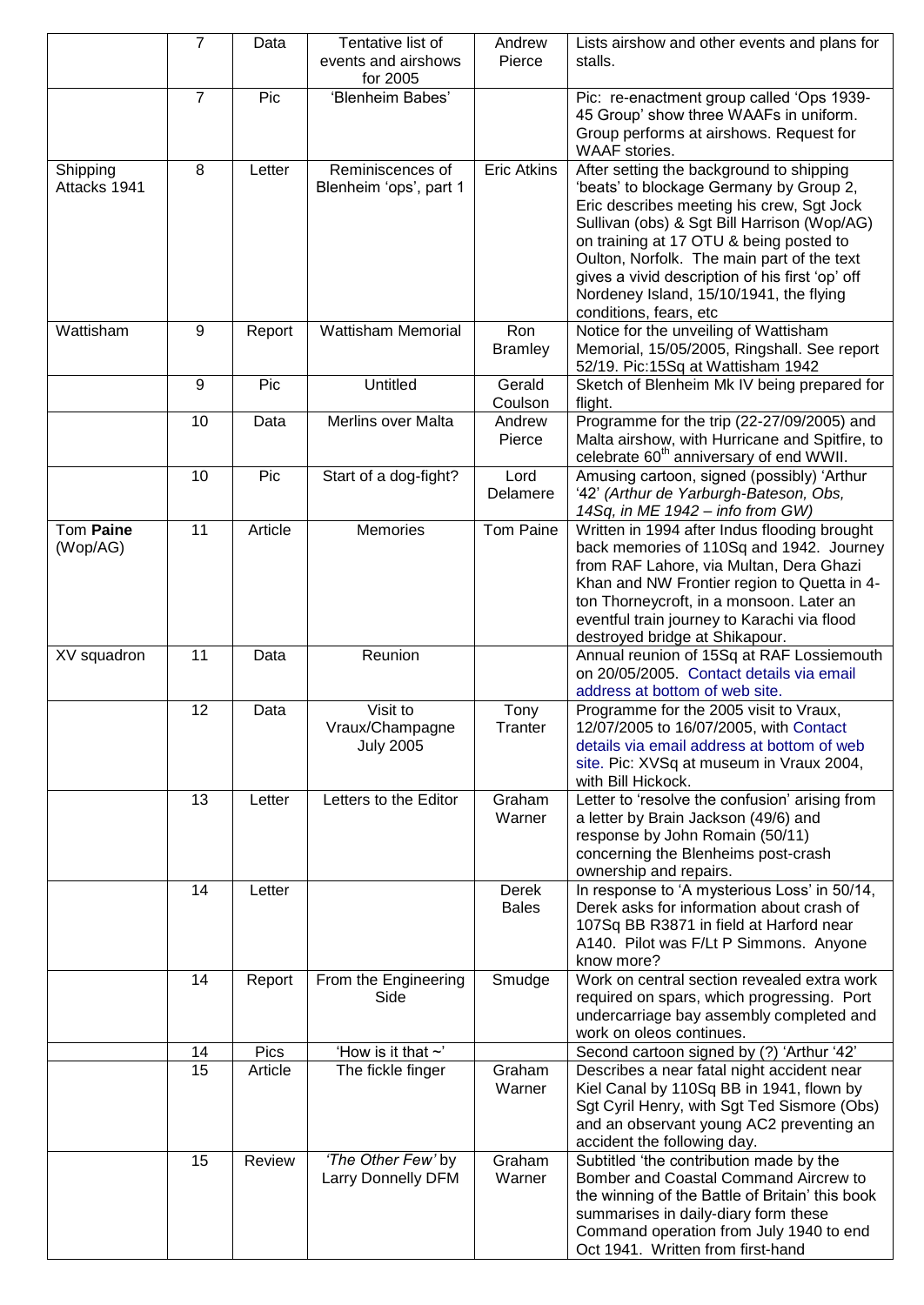|                               |    |      |                                             |                  | experience, with design by Mark<br>Postlethwaite and forward by Sir Michael<br>Beetham, this book strongly recommended.<br>The author died soon after its publication. |
|-------------------------------|----|------|---------------------------------------------|------------------|------------------------------------------------------------------------------------------------------------------------------------------------------------------------|
| <b>BB</b> potted<br>histories | 16 | Data | <b>Blenheim Serials</b><br>(Mk.I) continued | Graham<br>Warner | BB Mk 1: K7109, K7110, K7111, K7112,<br>K7113, K7114, K7115, K7116, K7117,<br>K7118, K7119, K7120, K7121, K7122,<br>K7123, K7124.                                      |

 $\overline{\phantom{a}}$ 

| <b>Topic</b>                                                      | Page                    | <b>Type</b>          | <b>Title</b>                              | <b>Author</b>                                                                                                                                                                                                                                              | <b>Notes &amp; Search Words</b>                                                                                                                                                                                                                                                                                                                  |
|-------------------------------------------------------------------|-------------------------|----------------------|-------------------------------------------|------------------------------------------------------------------------------------------------------------------------------------------------------------------------------------------------------------------------------------------------------------|--------------------------------------------------------------------------------------------------------------------------------------------------------------------------------------------------------------------------------------------------------------------------------------------------------------------------------------------------|
|                                                                   |                         | Report               | From the Chairman                         | Andrew<br>Pierce                                                                                                                                                                                                                                           | Short review of year's activities, including<br>airshows & thanks to Tony Tranter for Vraux<br>visit. Will be updating website.                                                                                                                                                                                                                  |
|                                                                   | 1                       | Report               | President's<br>Comments                   | Graham<br>Warner                                                                                                                                                                                                                                           | Thanks to all committee & supporters for<br>hard work. Blenheim work progressing well.<br>Recommends CD-Rom compiled by Hugh<br>Wheeler & packed with Blenheim info.                                                                                                                                                                             |
|                                                                   | 1                       | Pic                  | Home for Christmas                        |                                                                                                                                                                                                                                                            | Pic of Society's 2004 colour Christmas card                                                                                                                                                                                                                                                                                                      |
| Blenheim<br>Society                                               | $\overline{2}$          | Data                 | President and<br>Committee                |                                                                                                                                                                                                                                                            | Names and contact details of 7 society<br>'officials' and 4 committee members                                                                                                                                                                                                                                                                    |
|                                                                   | $\overline{\mathbf{c}}$ | Data                 | Membership                                |                                                                                                                                                                                                                                                            | Lists new members                                                                                                                                                                                                                                                                                                                                |
| 3<br>Report<br>Royal Auxiliary<br>A memorial marking<br>Air Force |                         | 80 years of the RAAF | Ron<br><b>Bramley</b><br>('Bram')         | On 25/09/2004 Duke of Gloucester unveiled<br>memorial to RAAF at National Memorial<br>Arboretum at Airewas, Staffs. Fly passes by<br>Lancaster bomber over 200 present. Short<br>history of RAAF to 2003's Operation Telic.<br>Pic: Memorial and fly past. |                                                                                                                                                                                                                                                                                                                                                  |
|                                                                   | 3                       | Report               | Our Golden Jubilee<br>Journal             | Graham<br>Warner                                                                                                                                                                                                                                           | As President, Graham congratulates all who<br>worked hard on Journal since first issue in<br>April 1988, esp Gordon Samuels & Joan<br>Scrivener at West 4 Printers. He holds a full<br>set.                                                                                                                                                      |
| Malta                                                             | 3                       | Report               | Merlins Over Malta                        | Andrew<br>Pierce                                                                                                                                                                                                                                           | Society has helped with fundraising to get<br>Hurricane & Spitfire to Malta airshow for<br>Sept 2005. Anyone interest in joining the trip<br>contact Andrew so he can go ahead with<br>plans. Agenda and costs indicated.                                                                                                                        |
|                                                                   | $\overline{\mathbf{4}}$ | Data                 | <b>Grand Flying Draw</b><br>2004          | Andrew<br>Pierce                                                                                                                                                                                                                                           | List of winners. Not so much public support<br>this year, maybe as no Spitfire or Concorde<br>flights as prizes. Thanks to Tim Staples and<br>ARC for prizes and all ticket sellers.                                                                                                                                                             |
|                                                                   | $\overline{4}$          | Report               |                                           | Ron<br><b>Bramley</b>                                                                                                                                                                                                                                      | Pic: Albert Gregory (DFC) talking with Prince<br>Charles at Clarence Hse at Battle of Britain<br>event. Amusing story with a strong message<br>and facts about bombers and Blenheims.                                                                                                                                                            |
|                                                                   | 5                       | Report               | From the engineering<br>side              | Smudge                                                                                                                                                                                                                                                     | Good progress with repairs to starboard<br>wing completed. Damaged part of wheelbay<br>/ engine mount replaced from spares. A/c in<br>3 section; centre section now in workshop<br>with more damage than excepted, to spars.<br>Engine passed X-ray test. Inner tube from<br>Dunlop's & new tyre for £360.<br>Pic: Blenheim in 'Blenheim Palace' |
|                                                                   | 5                       | Report               | Editor's Report                           | Ron<br><b>Bramley</b>                                                                                                                                                                                                                                      | Only short report because of injured arm.<br>Maurice Adams, Bram's pilot in UK, ME &<br>Burma, & first met at 5C OTU Chivenor in<br>1941, died. Last issue as sole editor.                                                                                                                                                                       |
| Vraux Trip                                                        | 6                       | Report               | Vraux/Champagne<br>visit, 12-15 July 2004 | Tony<br>Tranter                                                                                                                                                                                                                                            | 29 members & friends traveled to Reims, &<br>via the 'Champagne Route', to the 'Maison<br>Rouge' at Vraux for a memorial events (incl<br>XVSq) and Tiger Moth flypast by Serge &<br>Marie France Maigrot on the Weds, followed<br>by a meal, Cpl Paul Sutton (RAF central<br>band) on trumpet, & visit to Vraux museum.<br>Three Pics of trip.   |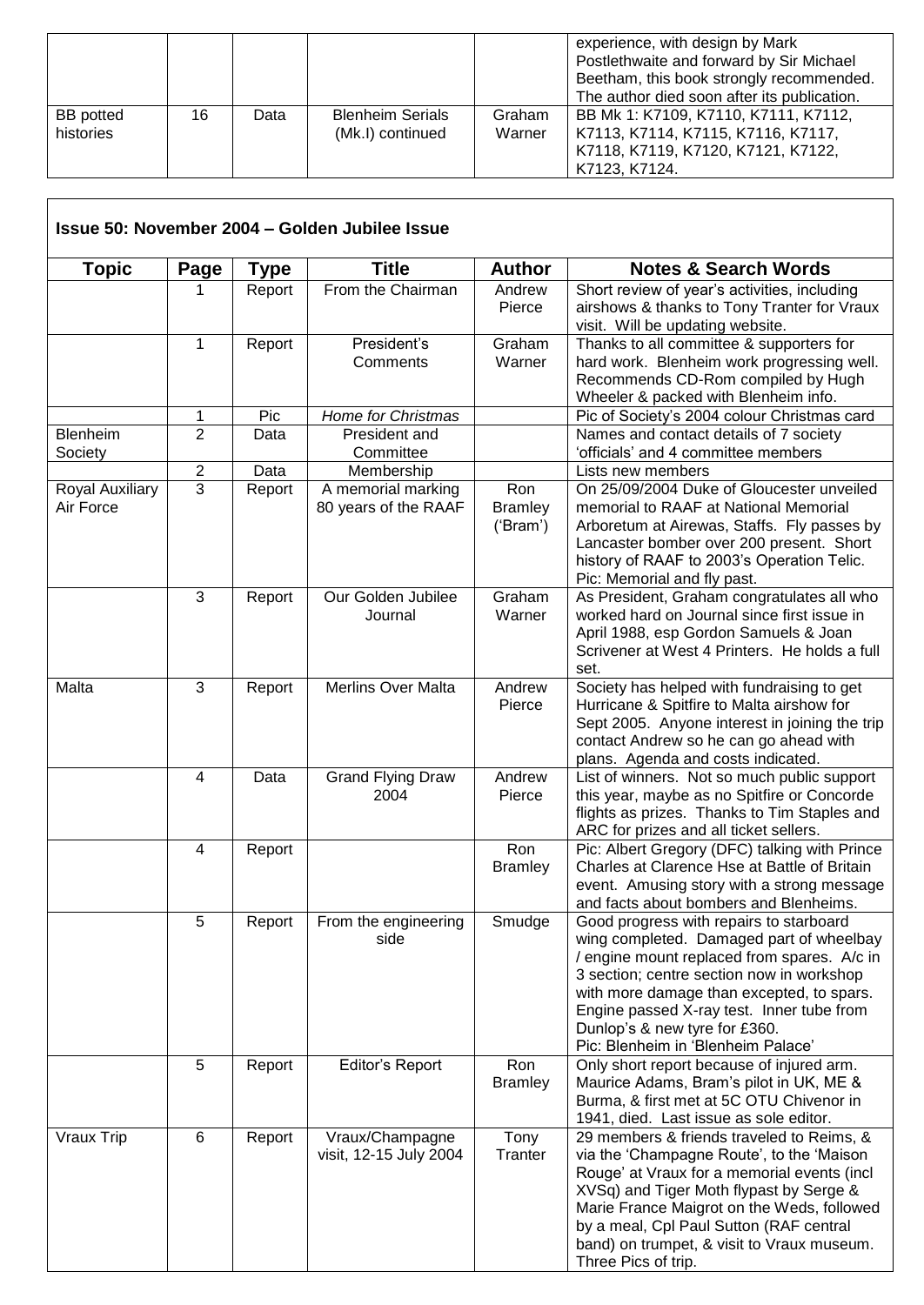|                                         | $\overline{7}$ | Letter | <b>Association Maison</b> |                                   | Copy of letter thanking Society for its                                                                                                                                                                                                                                                                                                                                                                                                                                                      |
|-----------------------------------------|----------------|--------|---------------------------|-----------------------------------|----------------------------------------------------------------------------------------------------------------------------------------------------------------------------------------------------------------------------------------------------------------------------------------------------------------------------------------------------------------------------------------------------------------------------------------------------------------------------------------------|
|                                         |                |        | Rouge                     |                                   | presence at the Bastille Day celebrations at<br>Vraux (see above)                                                                                                                                                                                                                                                                                                                                                                                                                            |
|                                         | 8              | Report | We will remember          |                                   | Absent friends, RIP: Dr PR Latcham, Mr AV                                                                                                                                                                                                                                                                                                                                                                                                                                                    |
|                                         |                |        | them $\dots$              |                                   | Pope, Bill Gatling (15/05/2004), Sq/Ldr Hill<br>(01/03/2004), Les Patrick (09/07/2004), Pat<br>Stapleton (24/07/2004), Mr SH Shiels, Mrs<br>June Humphreys, Mr DJ Lowe (10/03/2004),<br>Mr GS Ascough (21/03/2004)                                                                                                                                                                                                                                                                           |
| <b>Marcus</b>                           | 8              | Obit   |                           |                                   | Born 27/12/1914 near Cardiff, attended                                                                                                                                                                                                                                                                                                                                                                                                                                                       |
| Griffiths Potter<br>('Mac' / 'Gillie')  |                |        |                           |                                   | Penarth Grammar. RAF Halton aged 15 as<br>rigger on Hawker Hinds, then pilot in 114Sq<br>at Wyton flying BBs. As a Sgt to Vraux on<br>09/12/1939. Heavy losses: 114Sq combined<br>with 139Sq to attack Germans at Sedan<br>14/05/1940. Potter's crew sole survivors.<br>Joined 18Sq, evacuated, 114Sq reformed<br>Horsham St Faith. Later to N Africa, India,<br>Palestine. Awarded DFC in '44, left RAF<br>1954. Married with family, died 29/09/2004<br>and buried at St Mellons, Cardiff. |
| Alex Bruin                              | 8              | Letter |                           |                                   | Alex Bruin was in 21Sq and 27Sq. His<br>daughter, Sheila, thanks Society for rapid<br>mailing of video The Blenheim Story for<br>birthday on 19/09/2004, which he enjoyed<br>before dying 4 days later.                                                                                                                                                                                                                                                                                      |
| Les Patrick                             | 8              | Obit   |                           | Ron<br><b>Bramley</b>             | Joined Nottingham branch Voluntary<br>Reserves (751479) and posted to 144Sq at<br>Hemswell as LAC, trainee Wop/AG, then to<br>Prestwich & Cranwell. Joined 59Sq on BBs,<br>then in 1942 to Sumatra with Hudsons.<br>Taken as POW, but never spoke of this time.<br>Saw 1 <sup>st</sup> atomic bomb drop. After worked as<br>pharmacist & active member Blenheim Soc<br>& AG Assn. Pic: Les with Obs & BB, which<br>hit by own bomb, 1940                                                     |
| <b>F/Lt Patrick</b><br><b>Stapleton</b> | 9              | Obit   |                           | Ron<br><b>Bramley</b>             | Called up in 1941. Trained as Wop/AG then<br>attached to 614Sq on BBs from MacMerry.<br>Moved to West Raynham in May '42 & part<br>of 1,000 bomber & Deippe raids. Equipped<br>with Bisleys & move to N Africa. In Kaserine<br>& Tunis raids. Transfer to 18Sq, wounded in<br>Pantelleria attack. Later signals instructor &<br>Transport Command. Left RAF late 40s.<br>Active in Blen Soc. Died 24/07/2004                                                                                 |
| G/Cpt Gordon<br>Chignall<br>('Chig')    | 9              | Obit   |                           | Hazel<br>Chignall &<br>lan Carter | Joined 211Sq Sept 1940 as Wop/AG in<br>Western desert. Crewed with 'Jimmy' Riddle<br>(see 49/4) & 'Twinkle' Pearson. To Greece<br>then Sudan & Paken Baroe, Sumatra were<br>crashed. Escaped to Java and Australia,<br>posted 31Sq supporting Chindits & returned<br>to UK 1944. Stayed in RAF to become<br>G/Cpt & ADC to Queen                                                                                                                                                             |
|                                         | 9              | Pic    | 2 minutes                 | 'Muff'                            | Sketch dated 10/11/2000: 2 minutes silence<br>and a lifetime of  thanks.                                                                                                                                                                                                                                                                                                                                                                                                                     |
| Harold                                  | 9              | Obit   |                           | Graham                            | Once known as 'Flash' Harry. Describes                                                                                                                                                                                                                                                                                                                                                                                                                                                       |
| <b>Pleasance</b>                        | 9              | Data   | Whence the name           | Warner<br>Tony                    | 107Sq incident on 27/05/1940 raid on<br>Panzers, near St Omer involving L9391,<br>W/Cdr Basil Embry and W/Cdr Stokes. On<br>12/05/1940 Pleasance's BB sole survivor of<br>attack on MT in Belgium. 07/06/1940 shot<br>down in R3686 near Dieppe, returned to UK,<br>got DFC. Jan '41 joined 25Sq and became<br>its CO. Retired 1960 as G/Cpt OBE, DFC.<br>Died 29/04/2004, aged 90.<br>Short history lesson about the battle of                                                              |
|                                         |                |        | Blenheim?                 | Tranter                           | 'Blindheim'                                                                                                                                                                                                                                                                                                                                                                                                                                                                                  |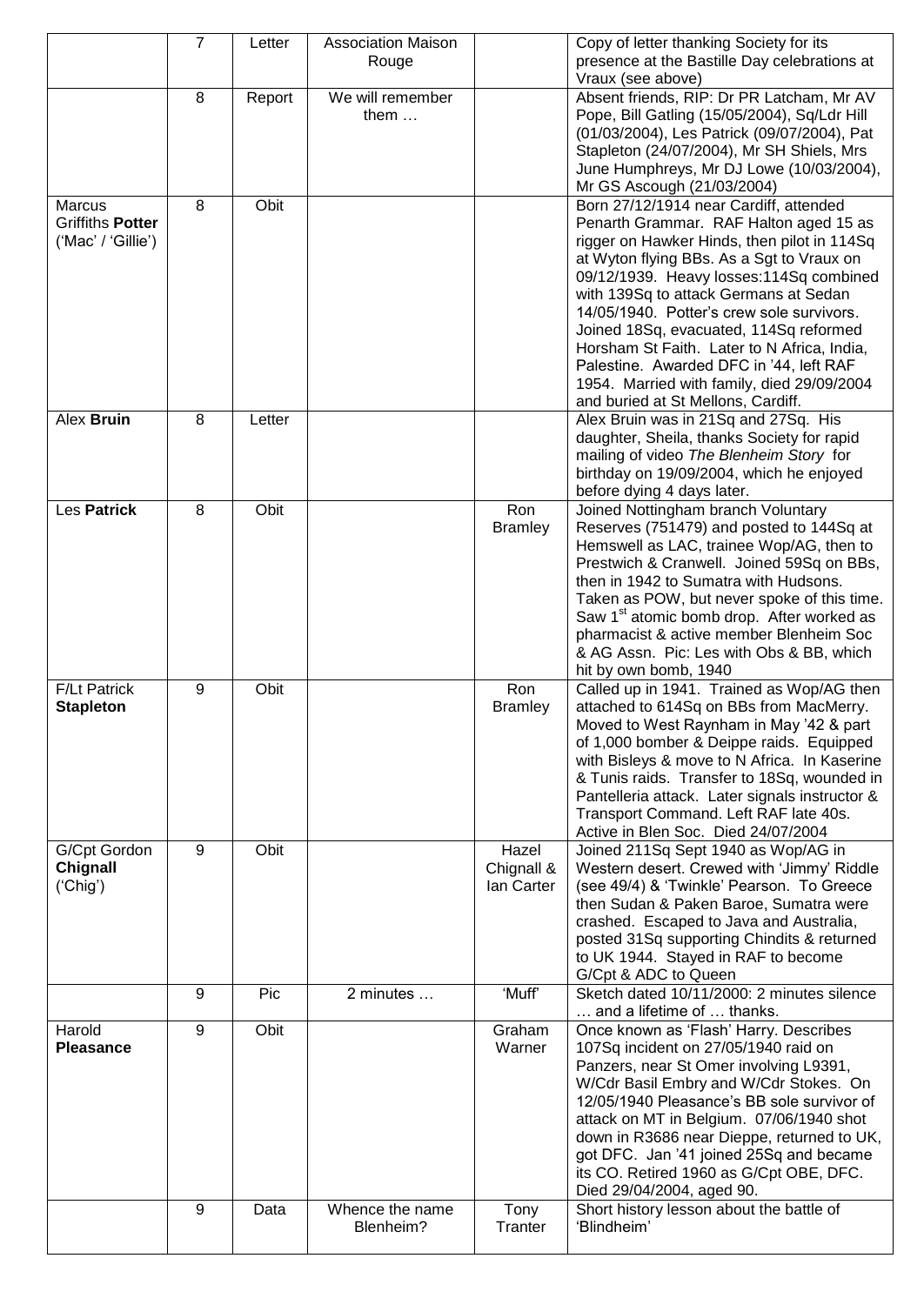| Horsham St<br>Faith                             | 10    | Report | New Memorial<br>Unveiled                                        |                                                       | The brain-child of Christine Armes, 300<br>people (including USAF and RAF ex-service<br>personnel) attended the dedication of black<br>granite memorial near Norwich Airport<br>terminal, the work of stonemason HL Perfitt.<br>It names squadron based at Horsham St<br>Faith, and images of 5 aircraft, including BB.                                                                                                                                                                                                                                            |
|-------------------------------------------------|-------|--------|-----------------------------------------------------------------|-------------------------------------------------------|--------------------------------------------------------------------------------------------------------------------------------------------------------------------------------------------------------------------------------------------------------------------------------------------------------------------------------------------------------------------------------------------------------------------------------------------------------------------------------------------------------------------------------------------------------------------|
|                                                 | 10    | Report | As above                                                        | Liz Watts                                             | Liz, whose 'uncle Jack' (Sgt J Pearson) was<br>the Wop/AG who dropped Douglas Bader's<br>'leg', added to above report & will give photo<br>and letter to Museum.                                                                                                                                                                                                                                                                                                                                                                                                   |
|                                                 | 10    | Report | As above                                                        | James W<br>Moore<br>'Dinty'                           | Names squadron on back of Horsham St<br>Faith memorial with their dates at base<br>1939-1941: 82Sq, 139Sq, 114Sq, 18Sq,<br>110Sq, 105Sq.                                                                                                                                                                                                                                                                                                                                                                                                                           |
|                                                 | 11    | Letter | Letter to Andrew<br>Pierce, Chairman of<br>the Blenheim Society | John<br>Romain<br>(Aircraft<br>Restoration<br>Company | In a letter, dated 18/06/2004, JR comments<br>of Brian Jackson letter (49/6) and commends<br>work of Blenheim restoration team, and<br>comments on purchase of the Blenheim, and<br>formation of Blenheim Duxford Ltd.                                                                                                                                                                                                                                                                                                                                             |
|                                                 | 12    | Report | <b>Blenheim Day</b>                                             | Andrew<br>Pierce                                      | Buffet lunch on 19/09/2004 at Duxford<br>Airfield & ARC hangar at which F/Lt James<br>W Moore DFC launched & signed his book<br>'Churchill's Light Brigade'. Ron Scott<br>organised food, John Romain organisd fly-<br>past in Shooting Star, Spitfires & Hurricane.<br>Pic: Book signing by Dinty Moore & others.                                                                                                                                                                                                                                                 |
| P/O AW<br><b>Martin</b>                         | 13    | Letter | Can you help                                                    | Richard<br>Martin                                     | In response to letter in Daily Telegraph by<br>Mike Henry (31/05/03) RM requests info<br>about cousin P/O AW Martin, 82720, Obs,<br>59Sq, kia 06/04/1941, in raid on cruisers<br>Scharnhorst & Gneisenau, off Brest. Editor<br>adds: Ross McNeill's Vol 1(Costal Command<br>Losses) records loss of V5962 with P/O<br>Martin & crew, & other details. Ron Bramley<br>(editor) on same raid & details entry from his<br>logbook with F/O Hyde as pilot. Notes that<br>F/O Campbell (kia) awarded VC. Contact<br>details via email address at bottom of web<br>site. |
|                                                 | 13    | Letter |                                                                 | Peter<br>Fawke                                        | Request for photo of L6684 of 600Sq,<br>Hornchurch (FTR 07/09/1940) for detailed<br>1/48 <sup>th</sup> model. Contact details via email<br>address at bottom of web site.                                                                                                                                                                                                                                                                                                                                                                                          |
| <b>RAF</b><br>Harrowbeer                        | 13    | Letter |                                                                 | Michael &<br>Lucy<br>Hayes                            | Live at 'Knightstones' (Yelverton, PL20 1BT)<br>which, in WWII part of RAF Harrowbeer<br>where 838Sq based. Researching history &<br>recollections of life there, etc. Any info?                                                                                                                                                                                                                                                                                                                                                                                   |
| <b>W/Cdr Patric</b><br>Bernard<br>Coote (26155) | 13    | Letter |                                                                 | Catherine<br>Young                                    | Anyone remember grandfather W/Cdr<br>'Paddy' Coote: Cranwell (with D Bader),<br>instructor at CFS, the Cairo, kia Greece<br>12/04/1941, 211Sq. Also info on George<br>Reginald Elsmie ('Reggie'), Cranwell, Red<br>Arrows at Tangmere, Kenya, ADC to AVM<br>Brook Popham, CFS, kia on raid early WWII.<br>Also Gerald Elsmie, Cranwell then India,<br>killed in a/c accident Risalpur, May 1939.<br>Contact Ian Carter (see committee)                                                                                                                             |
| Les Isard<br>(Wop/AG)                           | 13    | Letter |                                                                 | Philip<br>Holden                                      | Les Isard, who flew with 90Sq, died recently.<br>Any memories to PH, Contact details via<br>email address at bottom of web site.                                                                                                                                                                                                                                                                                                                                                                                                                                   |
| <b>Sgt Ronald</b><br><b>France</b><br>(580854)  | 13/14 | Letter |                                                                 | Mrs D<br>Doran                                        | Request for info about brother Ron a<br>Wop/AG in Malta then 211Sq, kia<br>31/12/1940, on raid on Valona. Albania. On<br>Alamein Memorial. Quotes from Ron letter<br>home. Info to: Contact details via email<br>address at bottom of web site.                                                                                                                                                                                                                                                                                                                    |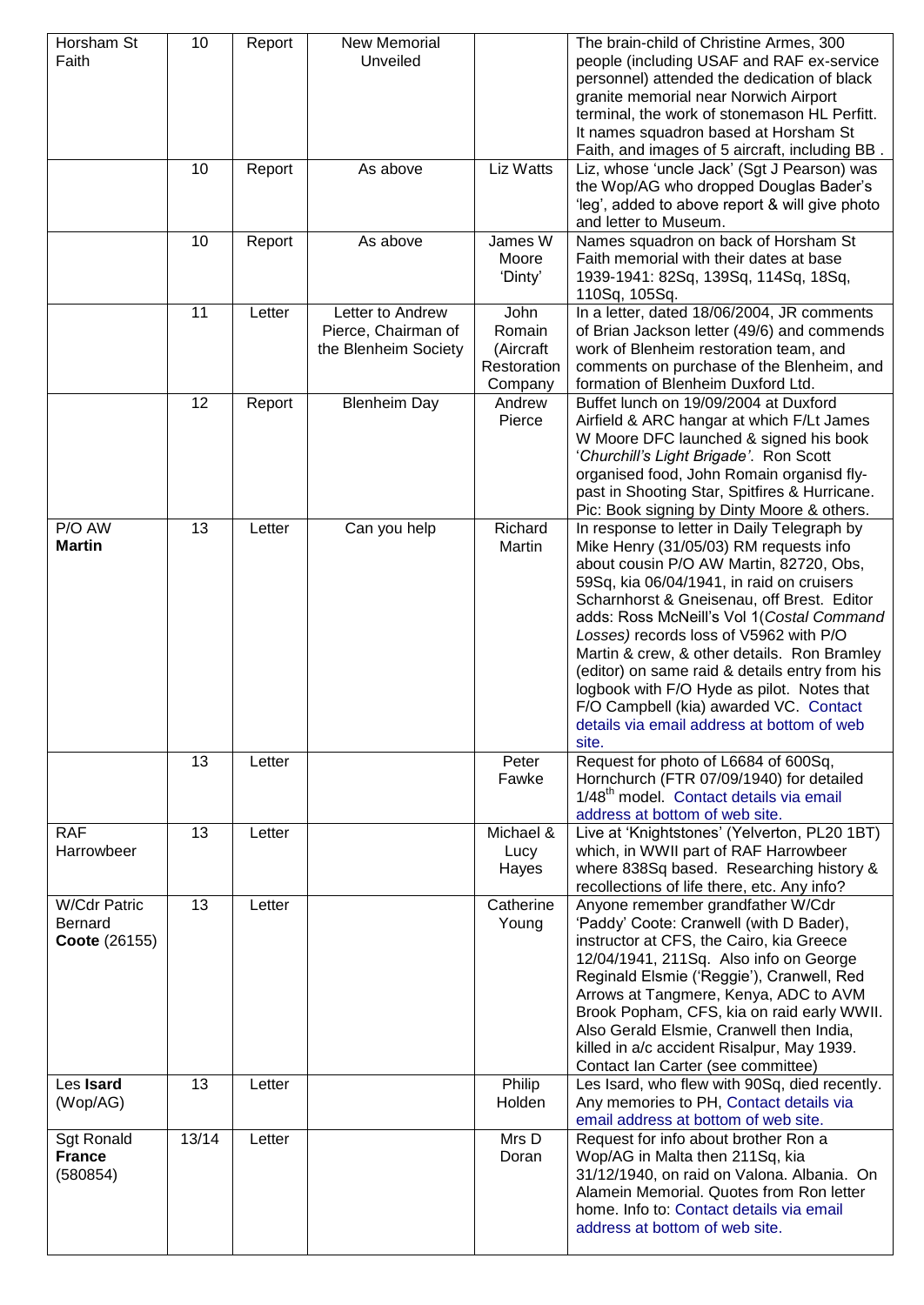|                                      | 14<br>14 | Data    | Reunions<br>A Mysterious Loss | Editor<br>Graham<br>Warner                    | XVSq (15Sq), RAF Lossiemouth, 20-<br>22/05/2005.<br>47Sq Assn, RAF Lyneham, 2-3/09/2005<br>18Sq Assn: W/Cdr Andy Naismith setting up<br>new 18(B)Sq Assn, all ex-squadron ranks<br>welcome. Contact details via email address<br>at bottom of web site.<br>On 10/02/1941 bomber command raid on<br>Hanover, of 222 a/c 8 were lost, including<br>21Sq's Z5877 (shot down by Ju 88 near<br>Watton; Sgt Chatteway, pilot, killed, P/O G<br>Shavell, obs, died of injuries, Sgt Birch,<br>Wop/AG survived) & T2282. This damaged,<br>crew F/Lt McConnell, Sgt E Green, & Sgt D<br>Bristow bailed out over Valkenisse &<br>become POWs. Mystery is recently found<br>photo showing T2282 (YH-F), undamaged,<br>being recovered by Germans. Any info? Pic:                                                                        |
|--------------------------------------|----------|---------|-------------------------------|-----------------------------------------------|------------------------------------------------------------------------------------------------------------------------------------------------------------------------------------------------------------------------------------------------------------------------------------------------------------------------------------------------------------------------------------------------------------------------------------------------------------------------------------------------------------------------------------------------------------------------------------------------------------------------------------------------------------------------------------------------------------------------------------------------------------------------------------------------------------------------------|
|                                      | 15       | Article | <b>Delivery Disaster</b>      | Graham<br>Warner                              | T2282 on pebbled beach (Scheldt Estuary?)<br>Story of an investigation following finding of<br>18/06/1940 grave of BB crew in mid-France.<br>No.4 Ferry Pilots Pool, Kemble, delivery of<br>12 BBs & 12 Hurricane to ME: only 9 arrived<br>(3 BBs). Lost between Tangmere & Malta:<br>L9314 P/O D Johnson, Sgt K Walker, LAC<br>W Higgins; L9351 F/Lt J Wilkinson-Bell, Sgt<br>J Malcolm, Cpl E Blake; L9317 P/O C<br>Handley, Sgt P McGovern, LAC J Thomas;<br>L9315 F/O J McCash, Sgt R Micklethwaite,<br>AC1 G Harris; L9318 Sgt M Field, Sgt D<br>Murrie, AC1 E Pickford; L9263 DBR & crew<br>(S/Ldr G Pryde, Sgt A Scott, Sgt L Hibbert)<br>flew L9334 on 19/06/1940 7, shot down &<br>died. L9300 & L9320 returned to Tnagmere.<br>Only L9319, L9335 & L9316 delivered.<br>Pic: K7108, Feb 1938, nose-down at Ismalia. |
|                                      | 16       | Letter  | 'Blenheim Firsts'             | G/Cpt<br>Richard<br>Haine                     | Three 'firsts: 02/09/1939, N6194 from<br>Martlesham - trial flight of airborne radar;<br>04/09/1939, L1408 from Northolt with AC<br>Bignel, first defensive night patrol;<br>28/11/1939, L1408 from Bircham Newton<br>first fighter attack on Germany (Borkum).<br>Pic: Daily Sketch pic on Borkum raid by Gog                                                                                                                                                                                                                                                                                                                                                                                                                                                                                                               |
|                                      | 16       | Letter  | (A Malta Song)                | lan Gilbert                                   | Looked in 'Airman's Song Book' for songs<br>about Blenheims, nearest was 'A Malta<br>Song' in which any a/c name inserted; gives<br>wording. Airman' Song Book' (1945 & 1967<br>editions) available on www.bookfinder.com.                                                                                                                                                                                                                                                                                                                                                                                                                                                                                                                                                                                                   |
|                                      | 17       | Letter  |                               | <b>Betty</b><br>George<br>(Vice<br>President) | Memories of YMCA canteen at US base<br>near Halstead, and reports of recent visit to<br>Normandy beaches & XV(B)Sq (15Sq) Assn<br>dinner at Cottesmore                                                                                                                                                                                                                                                                                                                                                                                                                                                                                                                                                                                                                                                                       |
|                                      | 17       | Letter  |                               | Bill<br><b>Burberry</b>                       | From his log-book Bill summaries some of<br>his postings and raids (?6337, 29/08/1941,<br>No. 1 AGS, Pembrey; No 17 OTU Upwood,<br>F/Sgt Ralston (later Sq/Ldr); 1,000 bomber<br>raids on Cologne & Essen from West<br>Raynham; Operation Torch & N African<br>campaign in BA727 (& comments on BB Vs).<br>Final op 23/09/1943. Retired at F/Lt.                                                                                                                                                                                                                                                                                                                                                                                                                                                                             |
|                                      | 17       | Letter  |                               | James<br>Wilson                               | In 203Sq in Aden when converted to BBs<br>(from Singapore III flying boats), 5 mths as<br>Wop/AG in 1940, got BB Vs from Heliopolis<br>& ops over East Africa. When 203Sq went<br>to ME April 1941, JW returned UK.                                                                                                                                                                                                                                                                                                                                                                                                                                                                                                                                                                                                          |
| F/Sgt Thomas<br>A Maslen<br>(Wop/AG) | 18       | Letter  | Letter to the Editor          | Chris<br>Redding                              | Writes of his great uncle Tom who flew with<br>Fighter Command 29FSq, Debden, Costal<br>Command 239FSq, Bircham Newton. Killed<br>in accident in Miles Magister 1941 at Anti-                                                                                                                                                                                                                                                                                                                                                                                                                                                                                                                                                                                                                                                |